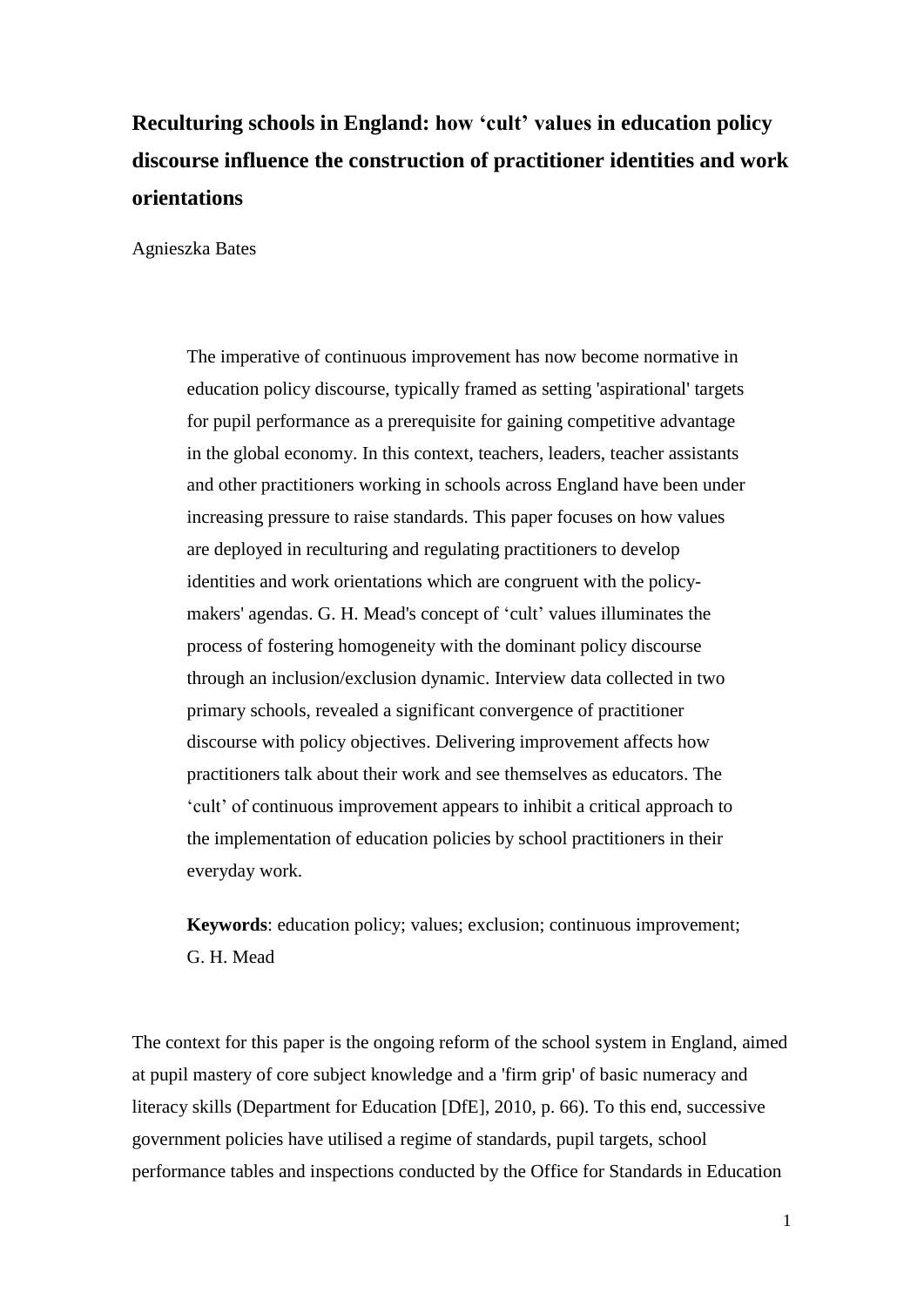(Ofsted). Ofsted inspectors have a remit to 'promote improvement' by evaluating schools, based on pupil test results, lesson observation, questionnaires and interviews with school stakeholders (Ofsted, 2014, p. 4). Ofsted grades include: 'outstanding', 'good', 'requires improvement' and 'inadequate'. Schools not graded as 'outstanding' or 'good' are placed under the 'special measures' of further monitoring and reinspection (p. 6). Pupil achievement in high-stakes tests is key in Ofsted grading, with results upon the completion of primary education ranging from Level 3 (below average), Level 4 (average) to Levels 5 and 6 (above average). In addition to adding value 'for all pupils', measured in terms of levels on entry and on leaving the school, schools are also obliged to instil high expectations, aspirations and other 'positive' values (DfE, 2010, p. 56).

The vital importance of certain values within a well defined school culture in effecting 'continued' improvement is emphasised by the Schools White Paper 2010 (DfE, 2010, p. 51). The government White Papers set out the proposed legislation for England and are, therefore, important articulations of education policy. Specifically, the Schools White Paper 2010 cites 'positive values' as crucial in 'turning around' low performing schools (p. 56) and, conversely, 'low expectations' have been condemned as the reason for school failure (DfE, 2010; Marshall, 2013). The concept of 'continued' improvement has been constructed in education policy around three core notions of 'value'. Firstly, improvement is couched in the language of efficiency and continuing achievement of performance targets in order to deliver 'better value for money' (DfE, 2010, p. 12). Secondly, in the context of global economic competition, the value of improvement is in winning, or 'coming out on top' (Barber and Mourshed, 2007). Thirdly, 'closing the gap' between high and low achieving pupils (DfE, 2010, p.3) assigns a moral, as well as an economic value to continuous improvement.

Since the introduction of New Public Management (NPM) as a lever for public sector services reform (Mahony and Hextall, 2000), much of education policy in England has promoted values and culture change programmes which originate in the management theory and practice of business organisations. In alignment with Michael Fullan's (2001, p. 34) claim that '[r]eculturing is the name of the game', blueprints for reculturing schools have been premised on the potential of organisational culture to influence employees' values and behaviour (Hargreaves and Hopkins, 1991; Evans, 1996; Eaker et al., 2002; Senge et al., 2000). As a shared system of meaning which defines what is good/bad, desirable/non-desirable or right/wrong and establishes appropriate ways to think and behave, organisational culture helps actors to construct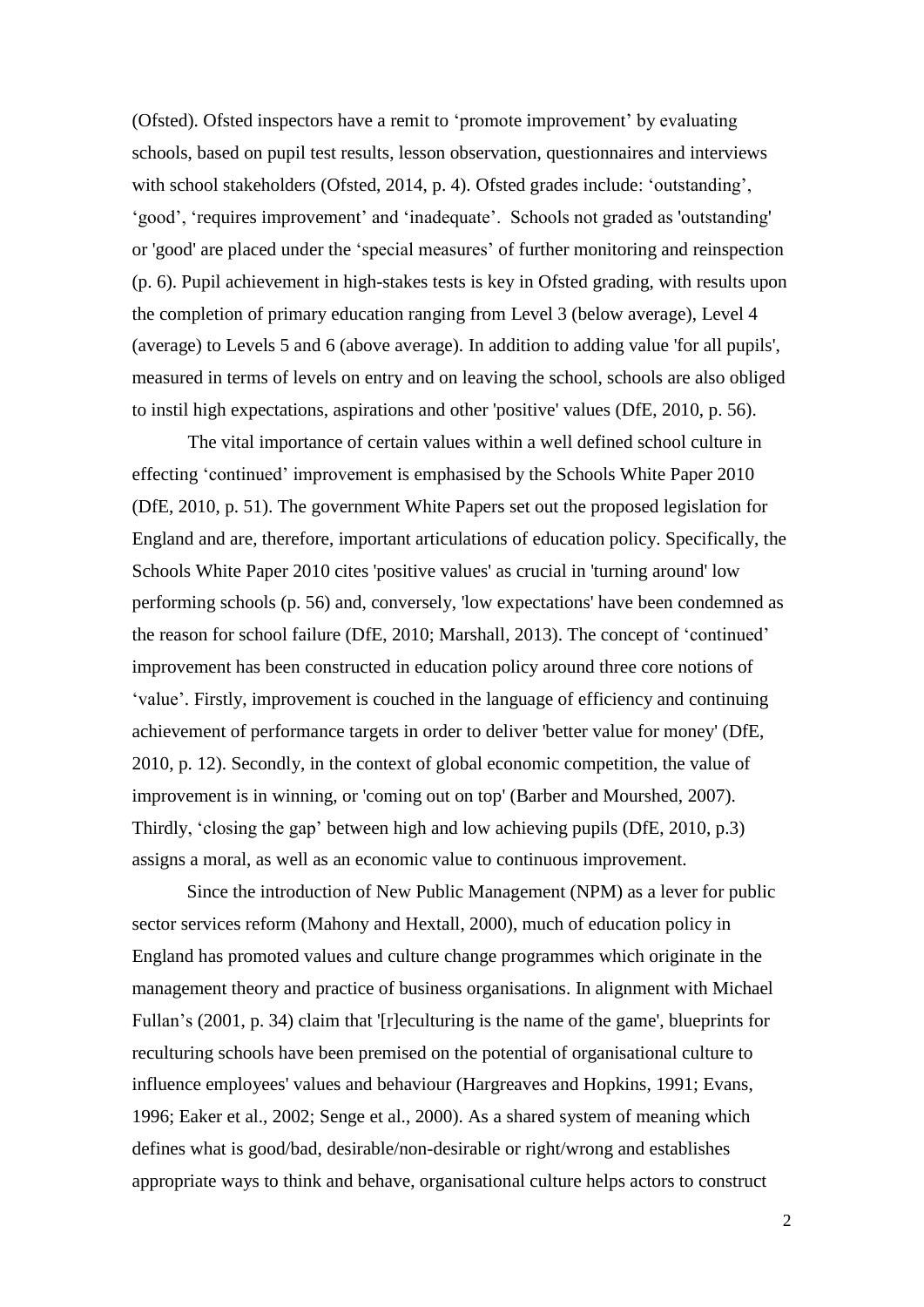their identities, at the same time determining the nature of their obligation to others and to the organisation (Watson, 2001). Since the publication of Peters and Waterman's (1982) *In Search of Excellence*, excellence-culture literatures have proliferated (Watson, 2001), often on the basis of inventing new 'labels' for existing ideas (Gunter, 2004). For example, within the current focus on 'continuous improvement' in the public sector, organisations such as the Institute for Continuous Improvement in Public Services (ICiPS) claim that there is 'a change of culture going on, moving away from the old hierarchical organisations... to a new, agile, business-like public sector' (ICiPS, 2013). The binaries within this discourse imply the inferiority of the 'old' organisational hierarchies in contrast to the 'new', agile, business-like practices and values of the private sector. However, the 'new' idea of continuous improvement rehearses the familiar focus on 'strong leadership' and 'engagement of staff at all levels' in a simplistic approach to 'embedding' improvement, 'so that it is simply the way things are done' (ICiPS, 2013).

An increasing involvement of organisations such as the ICiPS in education reform is linked to New Public Management. Following Gunter and Forrester (2009, 2010), the term 'policy-makers' is used here to refer to the network of ministers, civil servants, government think-tanks, NCTL (National College for Teaching and Leadership), private-sector consultants and some advisors from local government, universities and schools. What these diverse policy-makers have in common is a neoliberal view of the school as a type of business organisation, an emphasis on the 'positivist' science of measurement and reductive conception of improvement in terms of pupil performance (Gunter and Forrester, 2009). Concurrent with their reliance on management techniques originating in the private sector, terms such as 'value for money'; 'contextual value-added'; 'vision and mission'; 'staff buying into the vision' and 'tracking pupils' entered the everyday language of school practitioners (Ball, 2008; Ball, Maguire and Braun, 2012; Gunter, 2012). As argued by Lingard and Gale (2007, p. 13), because of their 'cosmopolitan habitus', such policy ideas may impact on the global, as well as the national and the local policy discourses.

However, the underlying tensions arising from the deployment of values in reculturing schools are often neglected in the policy discourse and much of the organisational improvement literature (Gunter, 2007; Mowles, 2011). The complex and conflictual aspects of 'identity regulation' (Alvesson and Willmott, 2002) and 'identity work' (Woods and Jeffrey, 2002) have been analysed by a number of educational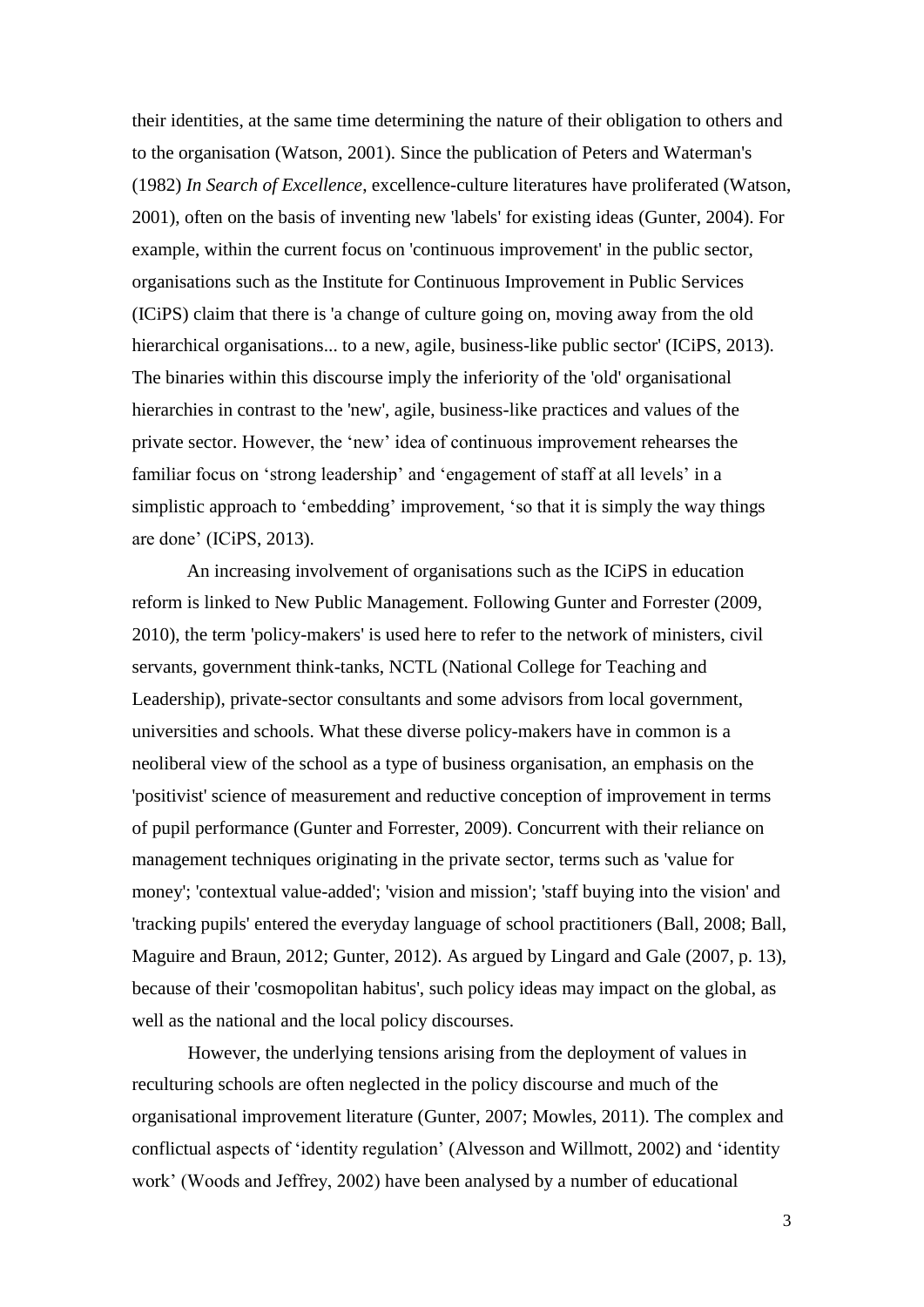researchers (Gewirtz 2002; Vincent 2003; Ball, 2004; Busher 2006; Webb, 2009; Hammersley-Fletcher & Qualter, 2010). This paper seeks to make a contribution to these studies by focusing on the relatively unexplored conceptualisation of 'cult' values by G. H. Mead (1914, 1923), subsequently developed further by Joas (2000), Honneth (1995) and Mowles (2011). Mead's unique insights into the dynamic and paradoxical nature of values illuminate the complexity inherent in reculturing schools and challenge the notion that embedding 'continuous improvement' is 'simply the way things are done' (ICiPS, 2013). The concept of 'cult' values refers to values which become deployed as universal, overriding group norms to which all individuals must adhere or risk exclusion, threats to identity or belonging and shame (Mead, 1923; Mowles, 2011). Based on Mead's insights, elaborated further below, this paper contends that the 'cult' of continuous improvement has emerged in the policy-makers' discourse, promoted through an inclusion/exclusion dynamic. Analysis of interview data collected in two schools illustrates how the imperative of 'continuous improvement' has been deployed in regulating primary school practitioners' values, identities and work orientations, often in conflict with their own values and understandings of 'good practice'.

## **Values, 'cult' values and the social origins of the self**

George Herbert Mead's interest in values was prompted by the outbreak of the First World War (1914-18) and his reflection on how the death of millions of casualties seemed to be justified by the participating governments through the 'necessity' of selfdefence. As noted by Mead (1915, p. 604), the discourse on 'necessity' was accompanied by the 'appeal to the glory of combat and triumph', which masked the revival of the 'cult of Napoleon' and suppressed the reality of suffering and 'slaughter'. Mead also observed that the participating nations were spoken of 'as if' they were individuals (Griffin, 2002, p. 115). This process of individualising a collective:

... and treating it "as if" *it* had overriding motives and values, such as self-defence or the glorification of combat, amounted to a process in which the collective constituted a "cult". The members of such a "cult" found their behaviour being driven by the cult's values. (p. 115)

Mead's (1914, 1923) exposition of 'cult' values is rooted in his theory of the social origins of the self. The theory offers a process-based explanation of identity (the 'self'),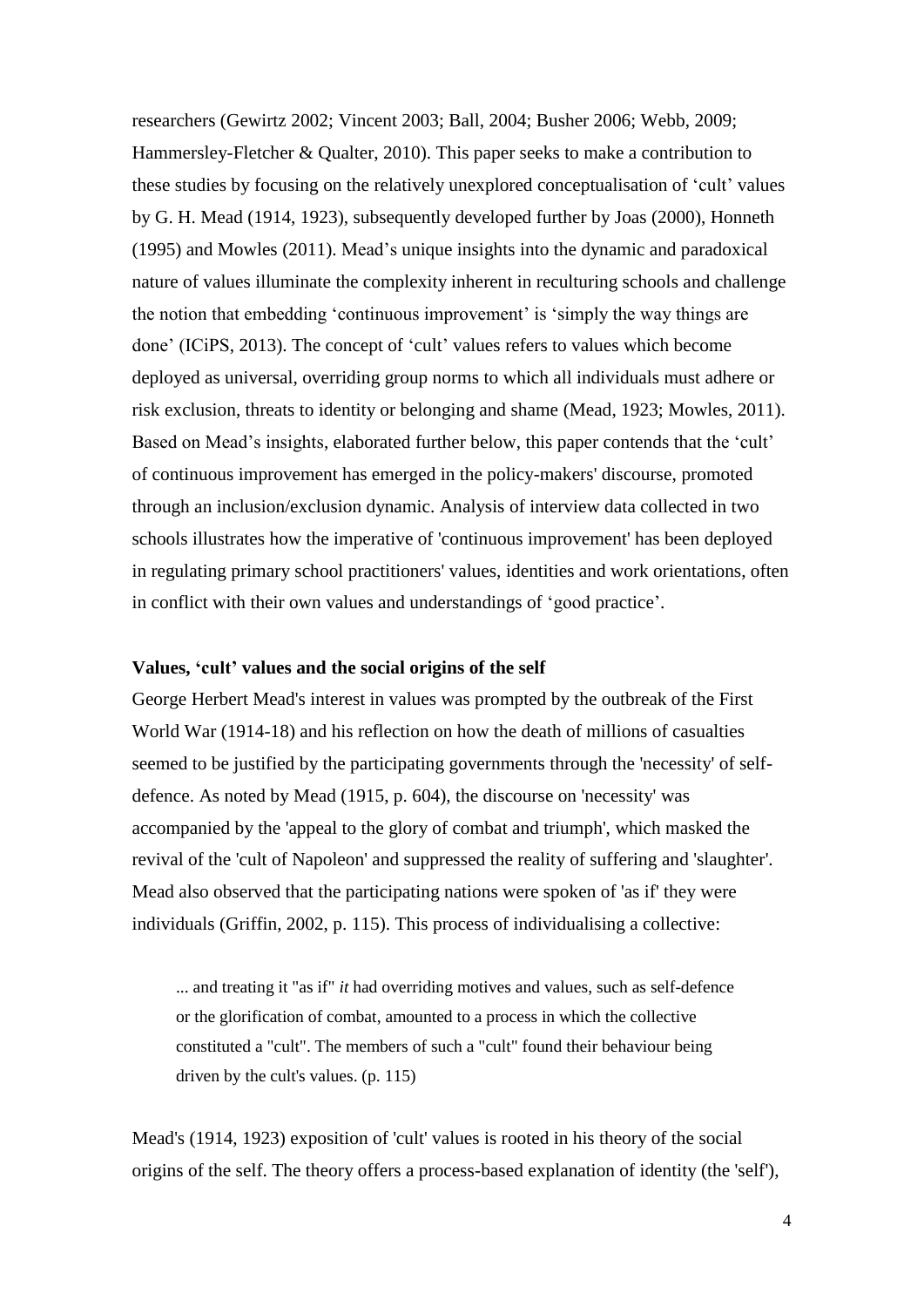which emerges through social interaction, involving the 'I', the 'me' and the 'generalised other' (Mead, 1934). The 'I' represents the emergent, spontaneous sense of self and the 'me' the sense of what others would think of the 'I':

The "I" reacts to the self which arises through the taking of the attitudes of others. Through taking those attitudes we have introduced the "me" and we react to it as an "I". (Mead, 1934, p. 174)

The 'me' constrains the 'I' and, together, they constitute two dialectical phases of the same process of the formation of the self. The social genesis of the self is premised on the individual acknowledging the attitudes of significant others, who represent the normative perspective, or the 'generalised other'. On this account, identity is not stable or fixed, but rather continuously (re)constructed through a reflective engagement with others:

The self acts with reference to others... the action with reference to the others calls out responses in the individual himself - there is then another "me" criticizing, approving, and suggesting, and consciously planning, i.e., the reflective self. (Mead, 1913, p. 376)

That this engagement may be both harmonious and conflictual is related to the complex dynamic between the 'I', the 'me' and the 'generalised other' played out in the context of ordinary everyday interactions, in which the individual's values and sense of self ('selfidentity') need to be particularised and defined anew (Mowles, 2011). This dynamic has provided the conceptual framework for the analysis of values presented in this paper (Figure 1):

# Figure 1.HERE

Figure 1 summarises the key concepts offered by Mead, which may be of help in explaining how diverse values, work orientations and identities of practitioners are influenced by the normative (and homogenising) policy discourse on continuous improvement. Mead's 'I'/'me'/'generalised other' dynamic has strong resonances with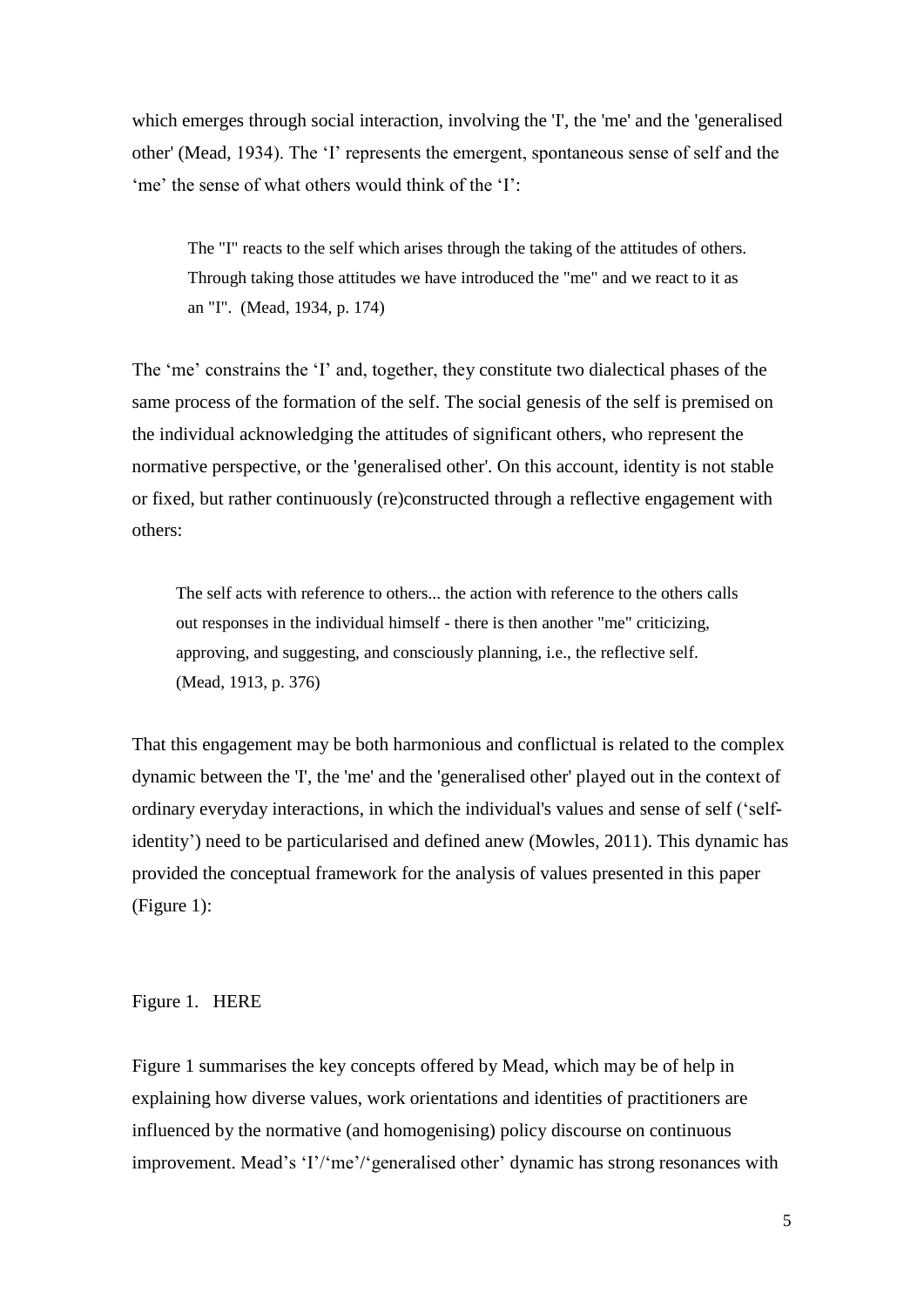a more recent conceptualisation of 'self-identity' based on 'the self as reflexively understood by the person' (Giddens, 1991, p. 53). Alvesson and Willmott (2002, p. 626) emphasise the link between 'identity work' and organisational culture, whereby 'selfidentity' is reflexively constructed, 'assembled out of cultural raw material: language, symbols, sets of meanings, values... derived from countless numbers of interactions with others'. Of importance to this paper is the argument that 'self-identity' forms a 'complex... interpretive and reflexive grid gradually shaped by processes of identity regulation and identity work' (p. 626).

Three elements are crucial within the above dynamic and pertinent to the conceptual framework for the analysis of values developed in this paper (Figure 1). Firstly, Mead (1956, p. 40) emphasises relationships predicated on mutuality as vital in enabling individuals to 'enter into the attitude of others'. The purpose of such relationships is to make mutual adjustments possible, in order to develop shared understandings of 'improvement'. Mutuality would call for a continued dialogue between the policy-makers and school 'workforce', whereby 'entering into the attitude of others' is enabled through including the 'you' (in addition to the 'I'/'me'/'we'/'they') in the process (Figure 1).

Secondly, at the level of linguistic signification, Mead (1925, p. 272) emphasises the role of language ('significant symbols') in shaping the self and keeping individuals within the 'laws and axioms' of a particular 'universe of discourse'. The 'generalised other' is the censor who:

... stands at the door of our imagery and inner conversations, and in the affirmation of the laws and axioms of the universe of discourse... Our thinking is an inner conversation in which... it is with... the "generalized other" that we converse, and so attain to the levels of abstract thinking, and that impersonality, that so-called objectivity that we cherish. (Mead, 1925, p. 272)

This insight has been further elaborated by Berger and Luckmann (1966, p. 78), who explain how subjective meanings become objectified, institutionalised and eventually taken for granted as 'real', leading to the paradox of humans producing a social world which they experience as 'something other than a human product'. This understanding provides the basis for questioning the dominant version of continuous improvement defined in terms of targets for pupil performance, based on the social constructionist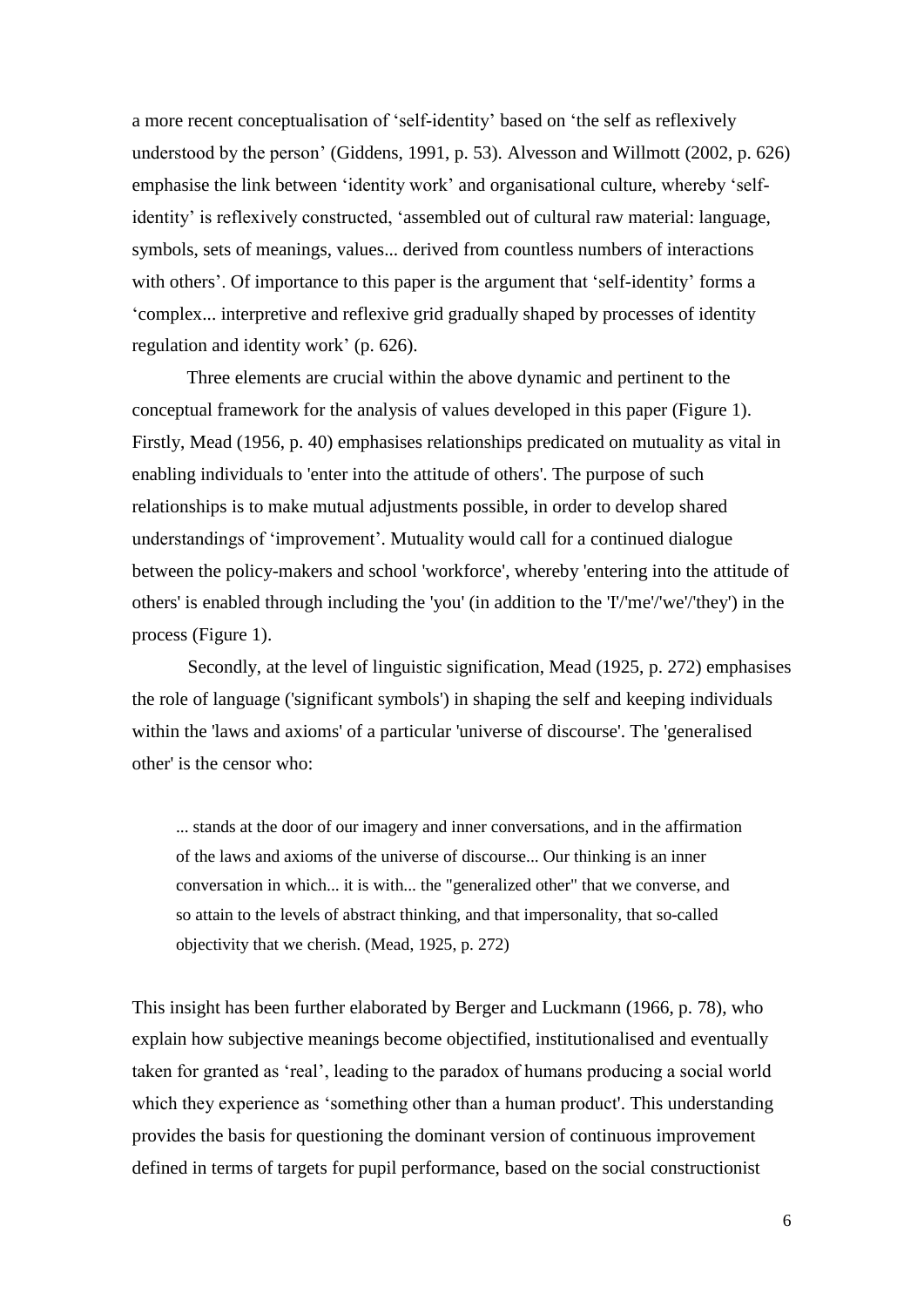premise that 'X need not have existed or need not be at all as it is' (Hacking, 1999, p. 6). A discussion of the implications of this insight for alternative meanings of 'good practice' is offered later in this paper.

Thirdly, Mead's theory (1914, 1923) and its developments (Joas, 2000; Honneth, 1995; Mowles, 2011) point to the complex and conflictual nature of values. Defined as 'voluntary compulsions', values are paradoxical, they 'are compelling in a voluntary sense: we choose to be constrained by our values' (Mowles, 2011, p. 156). As a powerful part of our identities, values are highly individualised and imbued with strong feelings. They give our lives meaning and purpose. As emphasised by Joas (2000), values are idealisations, generalisations which need to be particularised in the contingencies of everyday living.

Consequently, the value and meaning of 'continuous improvement' cannot be established in advance, encoded in a policy and then decoded and 'bought into' by practitioners. Instead, the meaning arises in everyday work and may generate a range of responses, including compliance, resistance and conflict. A 'cult' emerges when values are set up as idealised ends or group norms, which are considered to be inviolable and which everyone has to adhere to or risk exclusion, threats to identity or shame (Mowles, 2011). In the school context, a suppression of individual values in order to adhere to an externally imposed 'cult' of improvement, may lead to a loss of meaning or a sense of belonging. As emphasised by Ball (2004, p. 9), sacrificing one's own 'commitment and experience within practice' for the sake of performance and impression may result in a 'potential 'splitting' between the teachers own judgements about 'good practice' and students 'needs' on the one hand, and the rigours of performance on the other'. A 'cult' of improvement may, therefore, erode practitioners' sense of self and self-worth.

**Continuous improvement in policy discourse and an inclusion/exclusion dynamic**

The continuing 'discourse of derision' (Ball, 1990), levelled at educators who question or resist the dominant approaches to reform is suggestive of the discourse of 'cult' values. This discourse has been built by successive English governments around a number of binaries, such as: 'can-do'/'moaning cynics', outstanding/mediocre, right/wrong. For example, in 1997, David Blunkett, Education Secretary for the New Labour government (1997-2010), shamed teachers who did not adopt his 'cult' of positivity as 'moaning cynics'. He issued them with the following threat: 'if you are not with us, then step aside for... [t]his is a can-do government and you must lead a can-do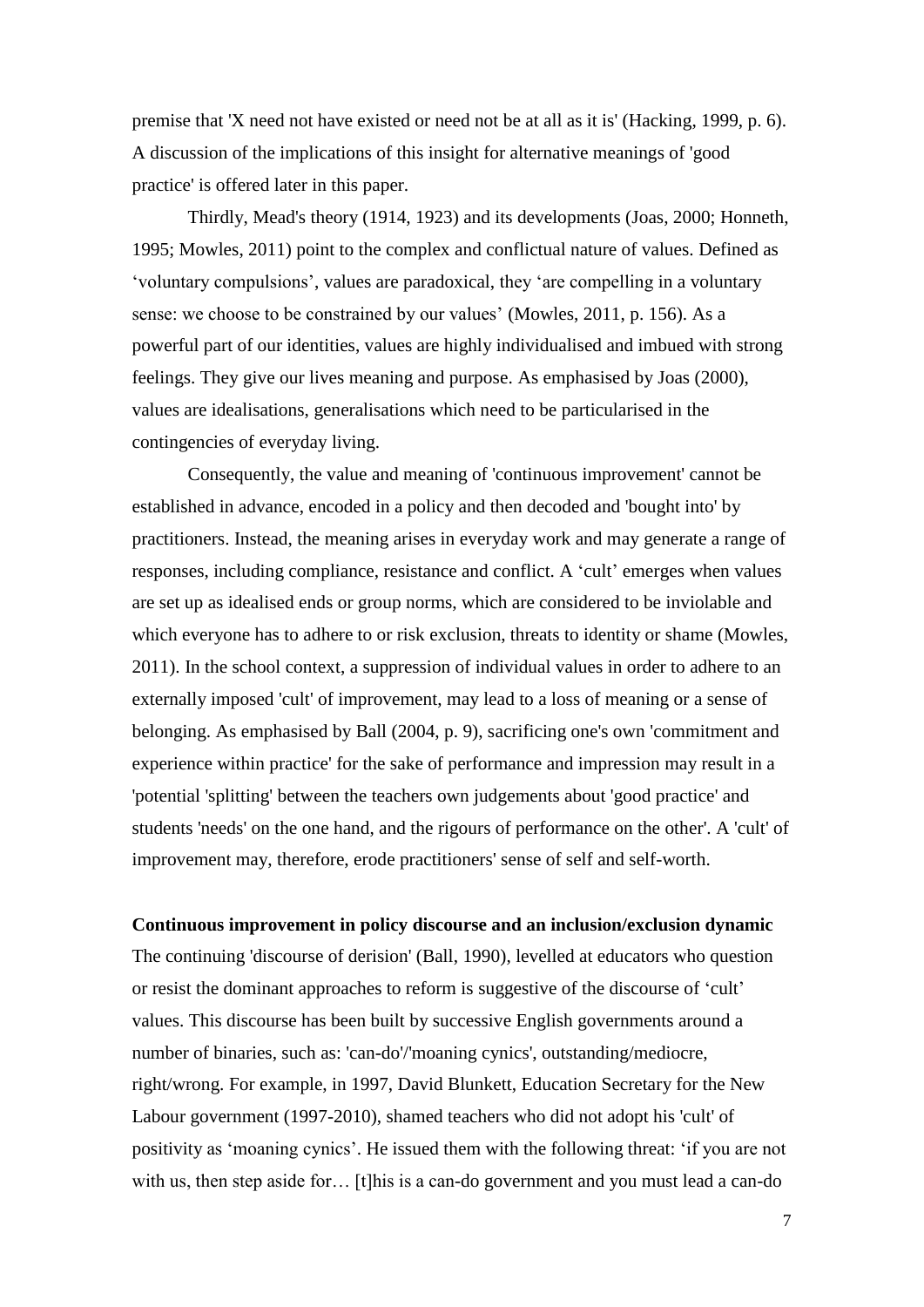service' (Ward, 1997). In 2012, Michael Gove, a former Education Secretary for the current Coalition government, stigmatised as 'ideologues' and 'enemies of promise' practitioners who resisted his policies:

The same ideologues who are happy with failure – the enemies of promise – also say you can't get the same [test] results in the inner cities as the leafy suburbs so it's wrong to stigmatise these schools... I utterly reject that attitude. (Gove, 2012)

Similarly, the Chief Inspector of Schools, Michael Wilshaw ridiculed as 'mediocre' schools not graded as 'outstanding' or 'good' by Ofsted inspectors:

[A]lmost a third of schools in England were not judged to be good at their last inspection... I am really clear about our mission... to help ensure more of our young people get an education that is really good or outstanding, and not to tolerate what is mediocre or just satisfactory. (Wilshaw, 2012)

This inclusion/exclusion dynamic has also been deployed to reward those who comply with the policy agendas. For example, this is reflected in the current Coalition government's support for performance related pay and releasing 'outstanding schools from all routine [Ofsted] inspections' (DfE, 2010, p. 66).

The inclusion/exclusion dynamic also characterises policy-makers' discourse on pupils, either praised as 'gifted and talented' (Miliband, 2004) or objectified as the 'underperforming educational tail' (Paterson, 2013, p. 11; Marshall, 2013). For example, a New Labour government Education Secretary Estelle Morris (2002), on hearing about good PISA (Programme for International Student Assessment) results for England, emphasised that the pupils 'are a credit to themselves, their families and their schools and we should be proud of them'. Implicit in Morris's statement is the value of 'coming out on top' in international comparisons. Conversely, the Coalition government's concern about underachievement is reflected in the label of 'underperforming educational tail' assigned to the lowest achieving 20 percent of pupils in England (Marshall, 2013). The causes of 'underperformance' are identified by Marshall (2013) within two categories of cultural and socio-economic factors, with the latter including: economic disadvantage, poor quality housing, exposure to crime and anti-social behaviour. It is the 'cultural deficit', however, that is brought to the fore as a key reason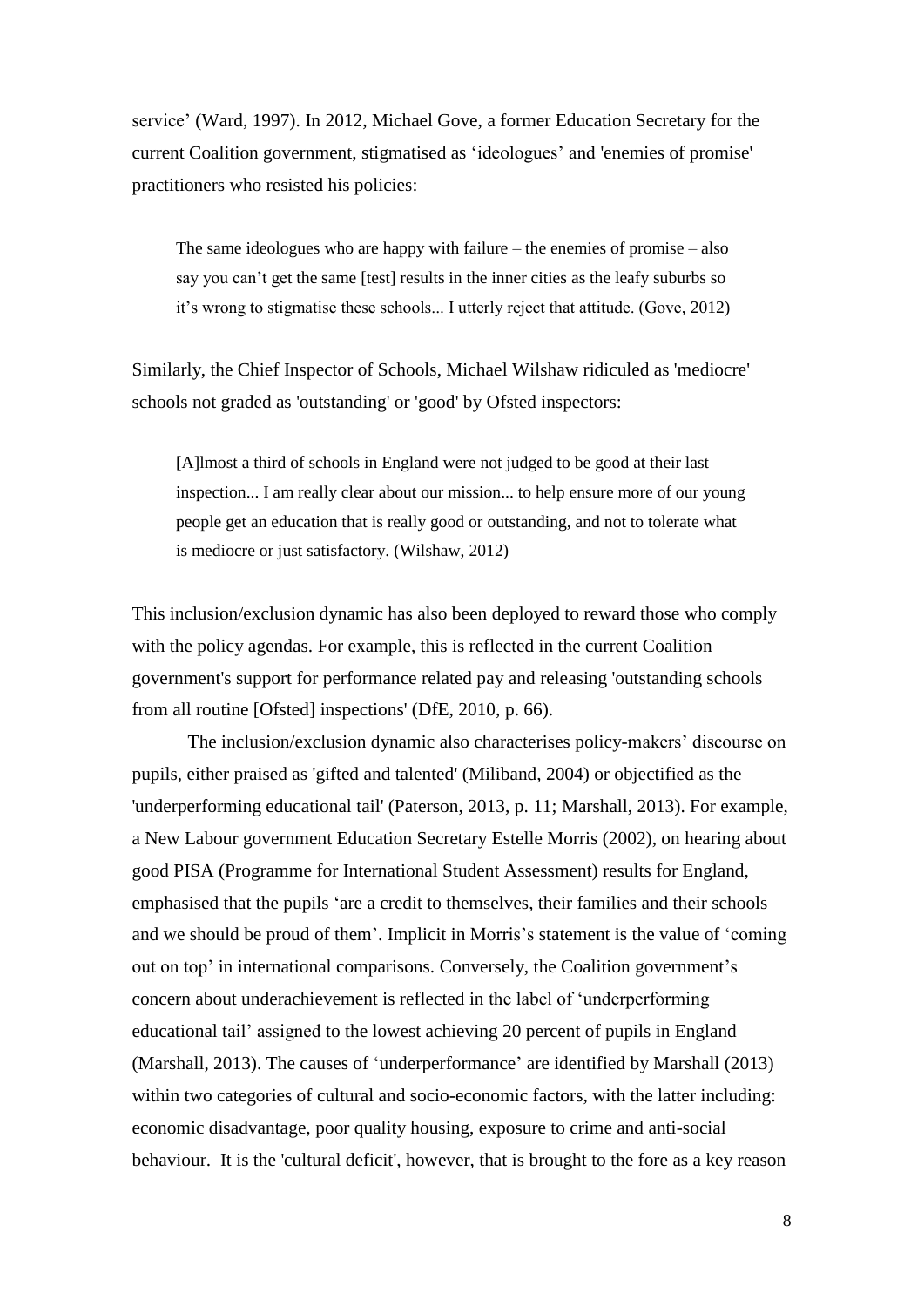for 'underperformance', thus contributing to the managerialist argument that the 'socalled failing schools are largely the product of poor leadership and teaching' (Gewirtz, 2002, p. xiii). 'Underperformance' is linked to the 'embedded culture of low aspiration', as well as 'complacency' on the part of teachers, local authorities and some political leaders who are reluctant to set 'aspirational' targets 'for fear of "political" criticism if the targets are not met' (Marshall, 2013, p. 13). Implicit in these arguments is a policy shift from societal (and policy) responsibility for social welfare to a deficit discourse. This makes individuals responsible for 'bettering' themselves and diminishes sociostructural barriers to the traditional assurances of the welfare state such as equality and upward mobility (Raco, 2009; Zipin et al., 2013).

As the main policy solution to 'underperformance', 'aspirational' targets may not benefit all children. Set at unrealistic levels, 'aspirational' targets may perpetuate the inclusion/exclusion dynamic. They may also be of little significance in relation to broader human needs, as strategies for raising aspiration often focus on 'instilling desire for a particular end' rather than on questions that really matter to diverse social groups (Sellar and Gale, 2011, p. 117). In this regard, Honneth (1995) has elaborated on Mead's 'I' and 'me' dialectic to posit that essential human needs of self-esteem, self-confidence and self-respect are intersubjectively acquired through the recognition of others. Conversely, a lack of recognition and denigration of one's ways of life 'injure or even destroy' a person's relation-to-self (p. 93). On this account, the denigration of the 'cultural 'blight' of low expectations' (Marshall, 2013, p. 13) is not just about exclusion through shaming, but also a misrecognition that may be damaging to the individual's sense of self-worth. This misrecognition seems to contradict the moral value attached in the Schools White Paper to 'closing the gap' between high and low achieving pupils, to eradicate 'the inequity in our system' (DfE, 2010, p. 47). As pointed out by Ball (2013, p. 93), policy discourse creates 'economies of student worth' which denigrate, brand and exclude students who do not conform to the norm or do not represent good 'value for money'. This may lead to schools trying to avoid 'costly and unproductive students those with special needs, behavioural difficulties, unsupportive parents, or another mother tongue', because they may be 'seen as threats to performance and the raising of standards' (Ball, 2013, p. 109).

When continuous improvement becomes a 'cult' and values are deployed to exclude the non-conforming self, compliance resonates with what Mead (1915, p. 605) referred to as the 'unthinking obedience of the soldier to his commander' during the First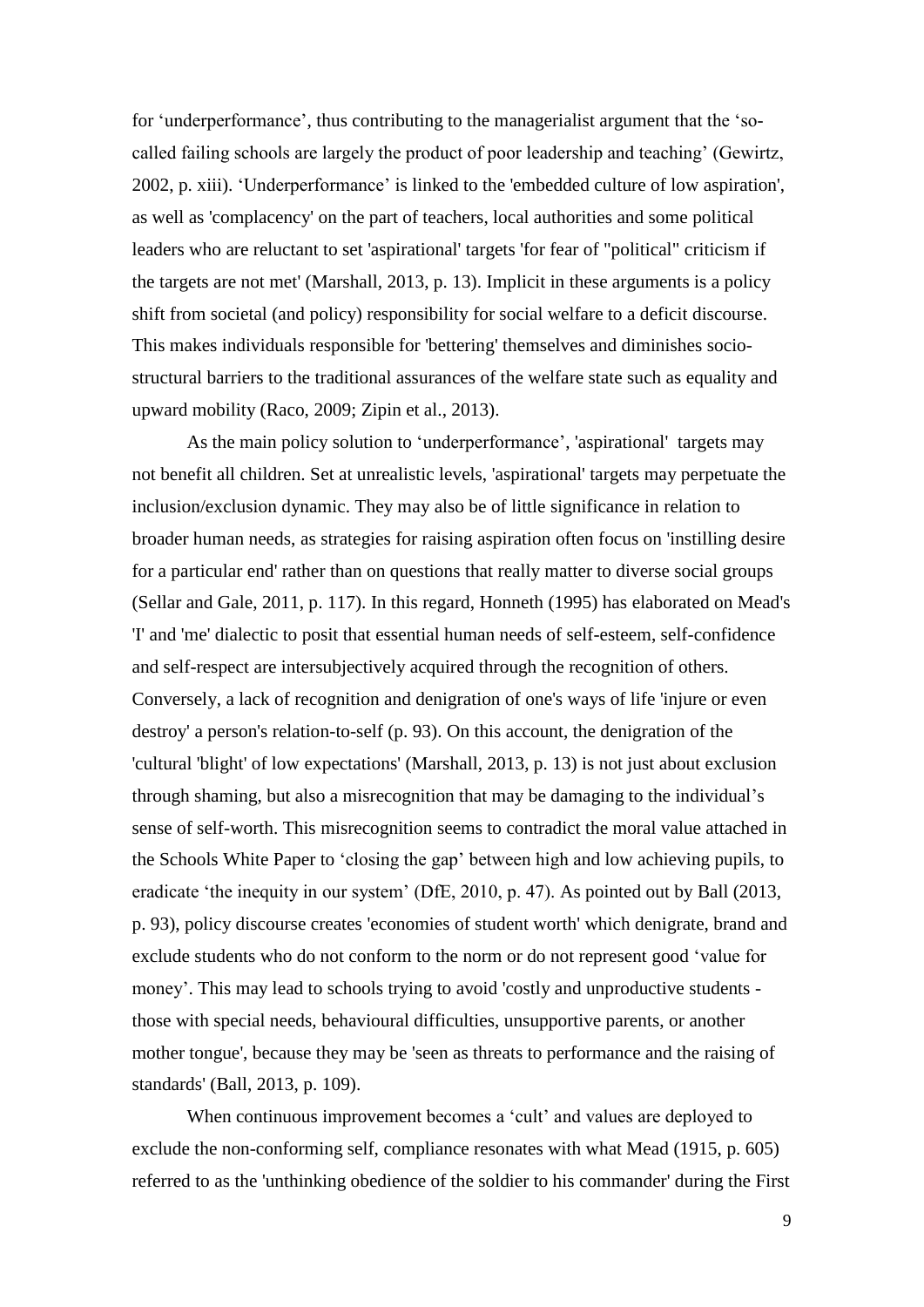World War. For a nation at war, the result was the loss of 'conscious control of its own policies' (p. 605). For the school 'workforce', a culture of 'unthinking obedience' may entail an uncritical acceptance of dominant improvement schemes and suppression of alternatives. As a result, vital elements of 'good practice' may be eroded:

... in relation to oneself, one's sense of what is right; in relations with one's students, when a commitment to learning is replaced by the goals of performance; and in relations with colleagues, when struggle and debate... [are] replaced by compliance and silence. (Ball, 2004, p. 10)

### **Research methods**

This research has aimed at exploring practitioners' understandings of their identities and narratives of everyday work in the context of continuous change engendered by education policy. Case studies of two primary schools were developed and conducted over two academic years. Data collection instruments included semi-structured 45-90 minute interviews, observation and documentary review (Stake, 2005). The specific focus of this paper is on the interplay of practitioners' and policy-makers' values ascertained from the interview data with 27 practitioners working in the schools. Practitioners who participated in this research worked in a range of roles and included: headteachers, deputy heads and senior/middle leaders (SLT); class teachers (CL); teacher assistants and pupil support staff (TA) and administrative staff (AS).

There are three cohorts of pupils in each year group in 'School A' (SA) and two in 'School B' (SB). The schools educate 'Infants' (children aged 4 – 6 yrs attending Reception and Year  $1 - 2$  classes) and 'Juniors' (aged  $7 - 11$  yrs, attending Year  $3 - 6$ classes). Both schools are located in an outer London area, have a diverse socioeconomic mix of pupils and have worked towards improved Ofsted inspection grades. At the beginning of the data collection period, School A was graded by Ofsted as 'good' and School B as 'satisfactory'. By the end of data collection (June 2012), SA received the 'outstanding' grade and SB was graded as 'good'. The case studies are thus representative of 'ordinary' schools (Maguire et al., 2011; Ball et al., 2012). Despite an original plan to include in the sample one or two schools representative of lower Ofsted grades, my attempts to gain access were unsuccessful. However, some insight into the priorities of such schools has been offered by research participants in School A and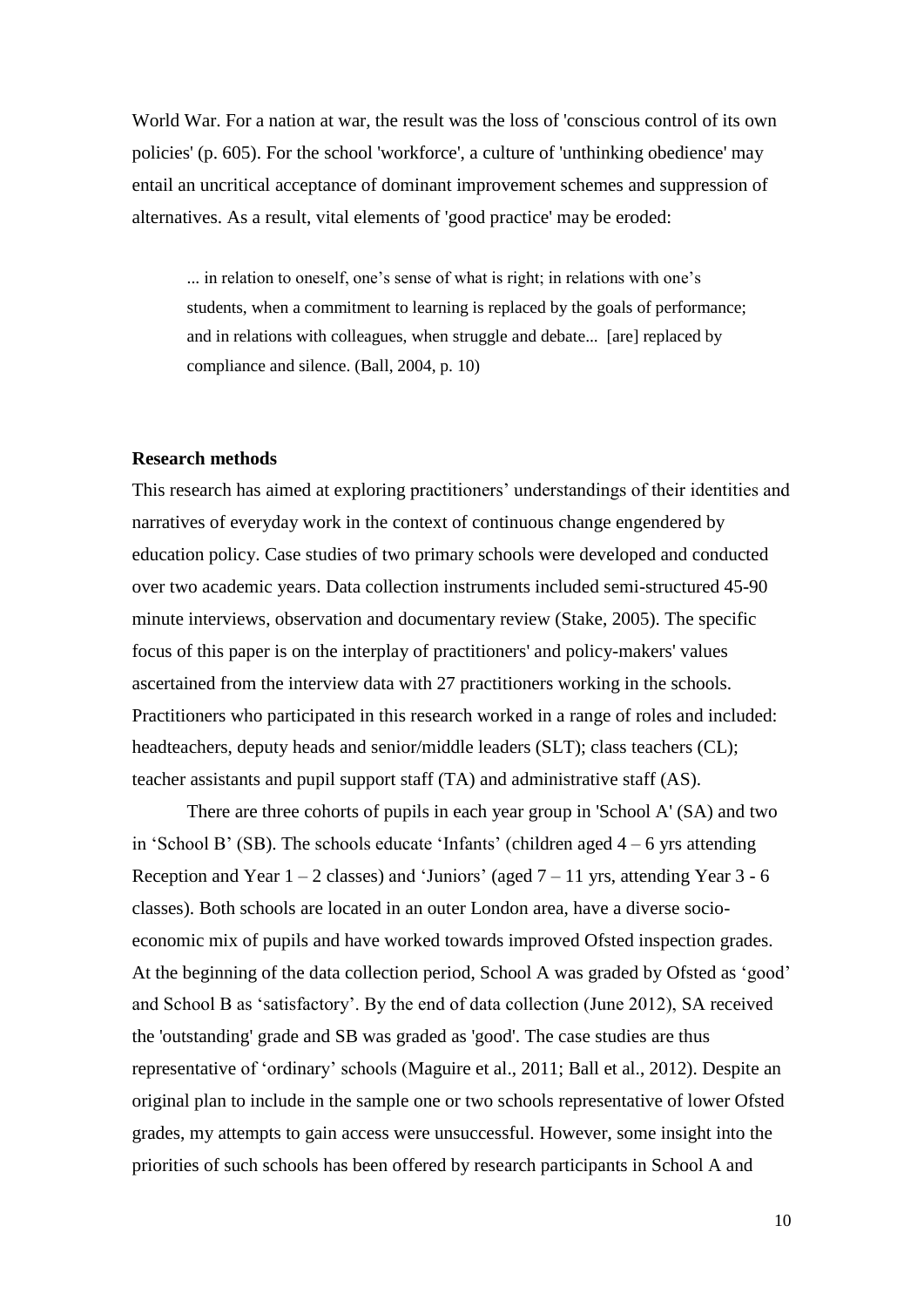School B who, through previous work, had experienced 'life under special measures' (Perryman, 2006) following an 'inadequate' Ofsted grade. This issue with access could be understood as reluctance to articulate difficulties within a policy context which seems to cultivate commitment through an 'appeal to the glory of ... triumph' (Mead, 1915, p. 604), rather than by valuing the ordinary everyday realities of working towards improvement which include both success and failure.

This paper presents findings related to data derived from three interview themes: *Participants' articulations of values* (Theme 2); *Evaluations of changes to the government direction for education* (Theme 4) and *Constructs of 'school improvement'*  (Theme 5). In alignment with the definition of values as 'voluntary compulsions' (Mowles, 2011), questions relating to Theme 2 sought to encourage the participants to articulate their own values, before they were asked to evaluate the government direction for education. Theme 4 sought to gather data on practitioners' responses to the normative policy discourse ('involuntary compulsions'). Through its focus on the concept of 'school improvement', Theme 5 sought depth data on the participants' understandings of this concept as well as on construct convergence, by comparing the answers to all three themes. The interviews were digitally recorded, transcribed and coded using NVivo 9. Each interview was analysed in terms of construct convergence/divergence (Cresswell, 2007), content and discourse analysis (Fairclough, 2003). The codes and themes which emerged from the data were then examined in relation to concepts presented in Figure 1.

## **Research Findings**

This paper now proceeds to discuss how the concept of continuous improvement has been (re)constructed and how it affected practitioner (self-)identities and work orientations, as articulated in the responses to interview Themes 2, 4 and 5.

#### *Values as 'voluntary compulsions'*

Understanding values as 'voluntary compulsions' (Mowles, 2011) means that diversity and individual variation can be expected when practitioners talk about their own values. In this regard, a content analysis of responses to Theme 2 revealed a range of diverse values (Table 1):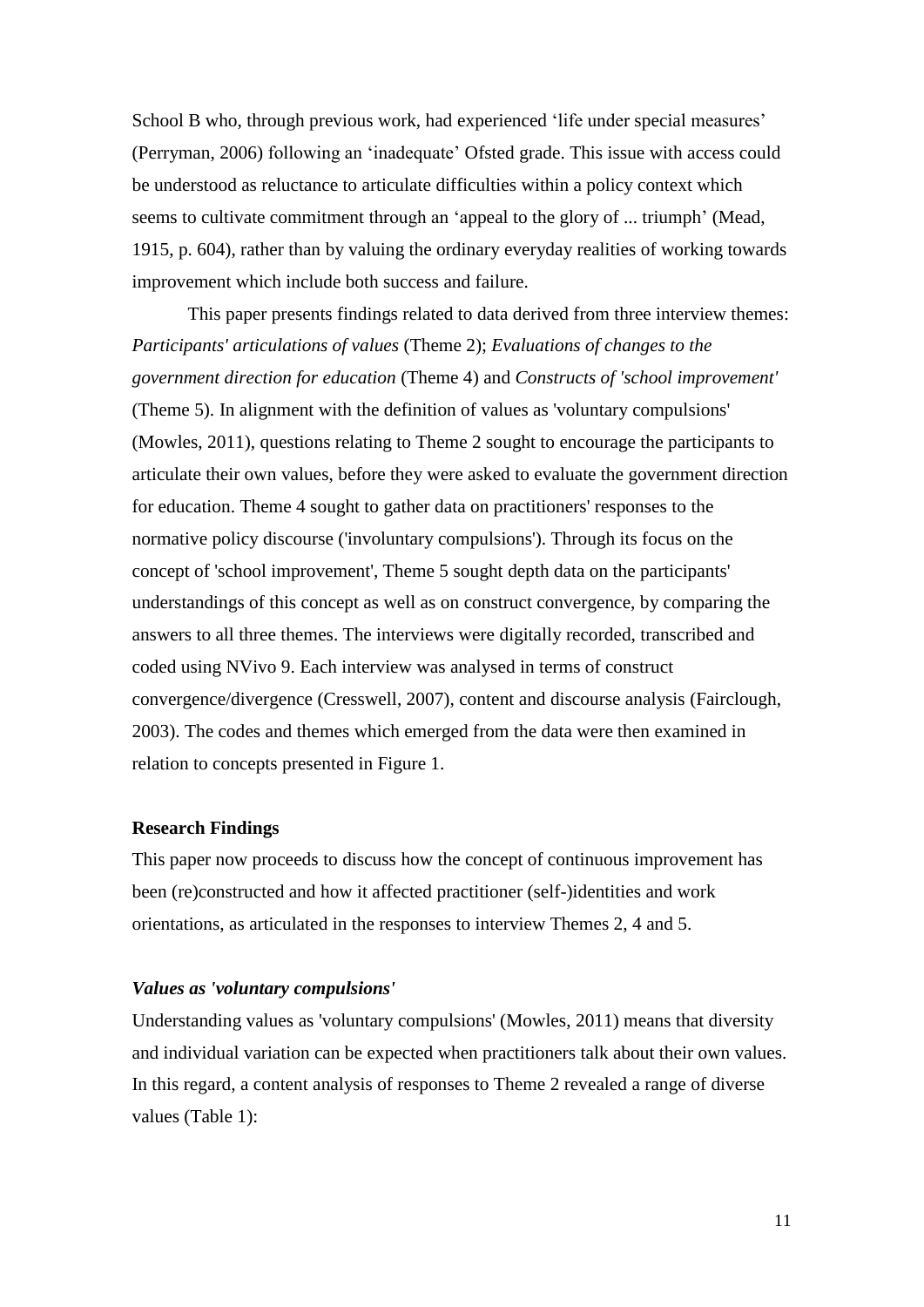## Table 1. HERE

As can be seen from Table 1, despite the drive towards standardisation and homogeneity, values articulated by practitioners were not entirely aligned with those of the policy-makers. There was a notable convergence of values articulated by practitioners within each school, suggesting a culture of 'sharing and ambition' in School A and 'caring and responsibility' in School B. Practitioners in both schools appeared to value 'choice', linking it to autonomy, independence and responsibility. Noteworthy was also the low occurrence of 'standards', 'targets' and 'improvement' in practitioners' accounts of their own values, in contrast to the numerous references to 'standards' in response to Themes 4 and 5. Another important absence was 'citizenship' and associated values such as democracy, equality and social justice.

The content analysis (Table 1) appears to confirm Ball et al.'s (2012) point that schools are 'not of a piece'. Individual variation between practitioners working within each school also resonates with Mead's view of diverse values as an expression of our unique individuality (Honneth, 1995). Practitioners in School A particularly valued hard work, rigour, drive and rich curriculum, whilst care and work-life balance were especially valued in School B. Contrary to Marshall's (2013) reference to 'complacency' being 'most damaging' in primary schools, none of the research participants appeared complacent, on the contrary, the values of hard work and care recurred in interviews and were also 'visible' in both schools in the beautifully kept classrooms, hallways and outside areas, as well as documentary data such as children's books, work displays and other resources.

Based on the narratives of research participants who had previously worked in schools under Ofsted's 'special measures', 'complacency' did not seem to be a problem in 'struggling' schools either. Recurring in these accounts was the theme of social deprivation, with the participants referring to 'troubled families', experiencing 'enormous hardship', 'poverty', 'drug abuse', or 'mental health issues'. Improvement priorities in such schools ranged from finding money to provide food for children who came to school hungry (Angelika, SLT, SB), giving them 'wraparound care' (Emma, CT, SA), to managing 'children throwing chairs' in the classroom and 'very aggressive parents' in the playground (Fiona, SLT, SA). This context highlights the importance of a 'culture of care' and the recognition of the physical and emotional support necessary for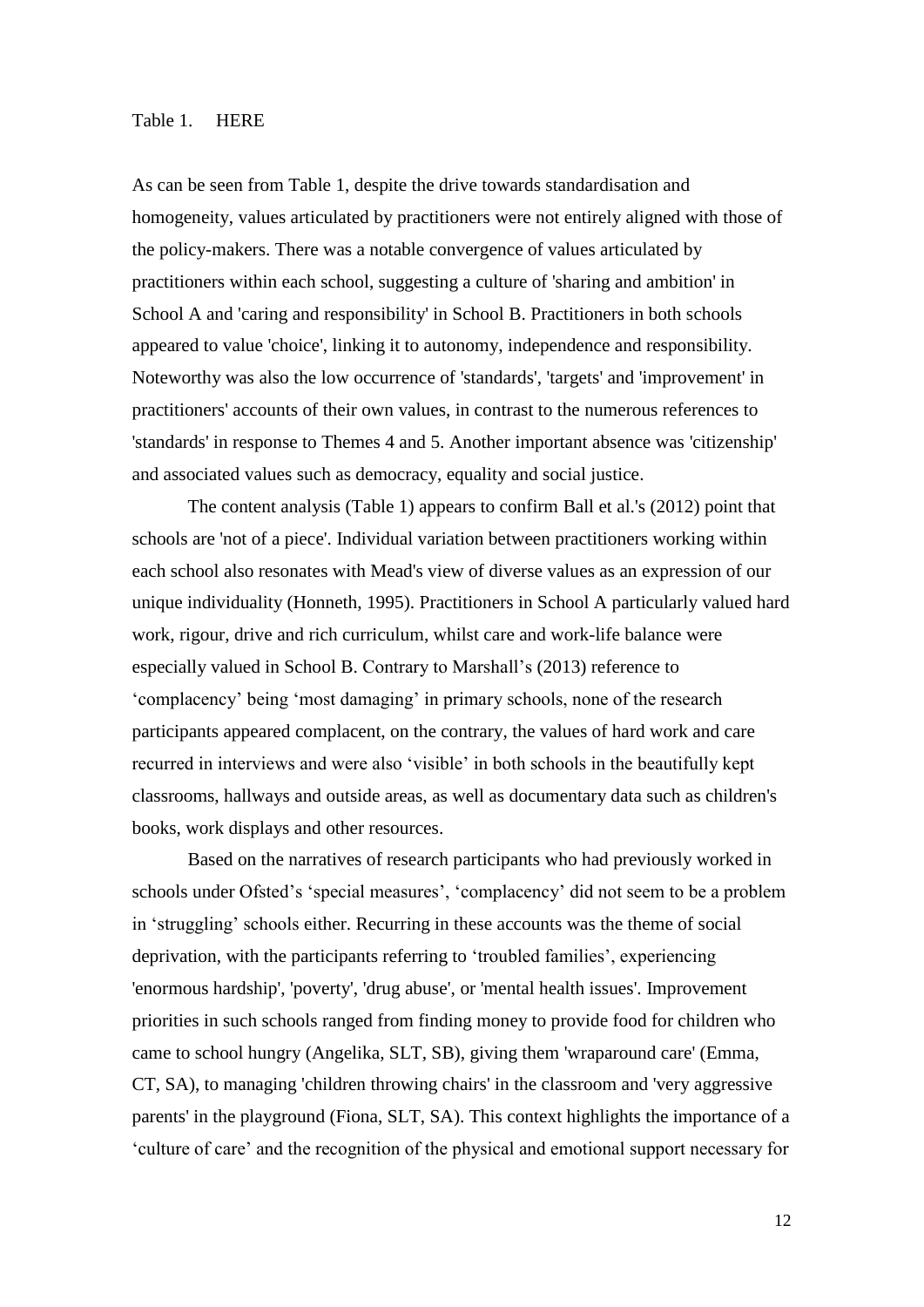developing children's self-confidence and self-esteem (Honneth, 1995), as the foundation for aspiration, high expectations or any other life goals.

Interestingly, the impact of 'high aspiration', constructed in the policy discourse as a prerequisite for educational success, was evaluated by participants as complex and ambiguous. For example, based on Liz's (CT, SA) experience of teaching 'Juniors' in Years 5 and 6, parental aspiration meant that secondary school transfer started for some children at the age of seven, with private tuition to prepare them for tests to selective local secondary schools. It reached a climax in Years 5 and 6:

The practice tests and [selective schools] tests go on in Year 5 and obviously they have all of their tutors... and straight away at parents' evening times we talk about different schools and different marks that they need to get... When we started in Year 6, they were having weeks off [school] for revision leading up to tests... So it's quite a lot of pressure... and then it's a knock on effect if they don't get in... (Liz, CT, SA)

During the secondary school entrance tests period, the children talk a lot about secondary school transfer and 'their anxiety levels hit the roof' (Liz). However, less than ten percent of children in School A actually secure admission to their chosen secondary schools. Simplistic notions of 'high aspiration' may not only contribute to a sense of deficit, but also trap families and children in narrow conceptions of 'bettering' themselves by outperforming others. As argued by Zipin et al. (2013, p. 4), however, life and work in the current precarious socio-economic conditions call for understanding aspiration as a process that 'also entails capacities of human agency to desire, imagine, articulate and pursue alternative futures'.

The complexities of local contexts mean that the relentless focus on academic excellence may also be unrealistic:

It is so much more difficult to get children coming from a home background where there's terrible things going on at home, and you're expected to get them to a level 4. (Jenny, SLT, SA)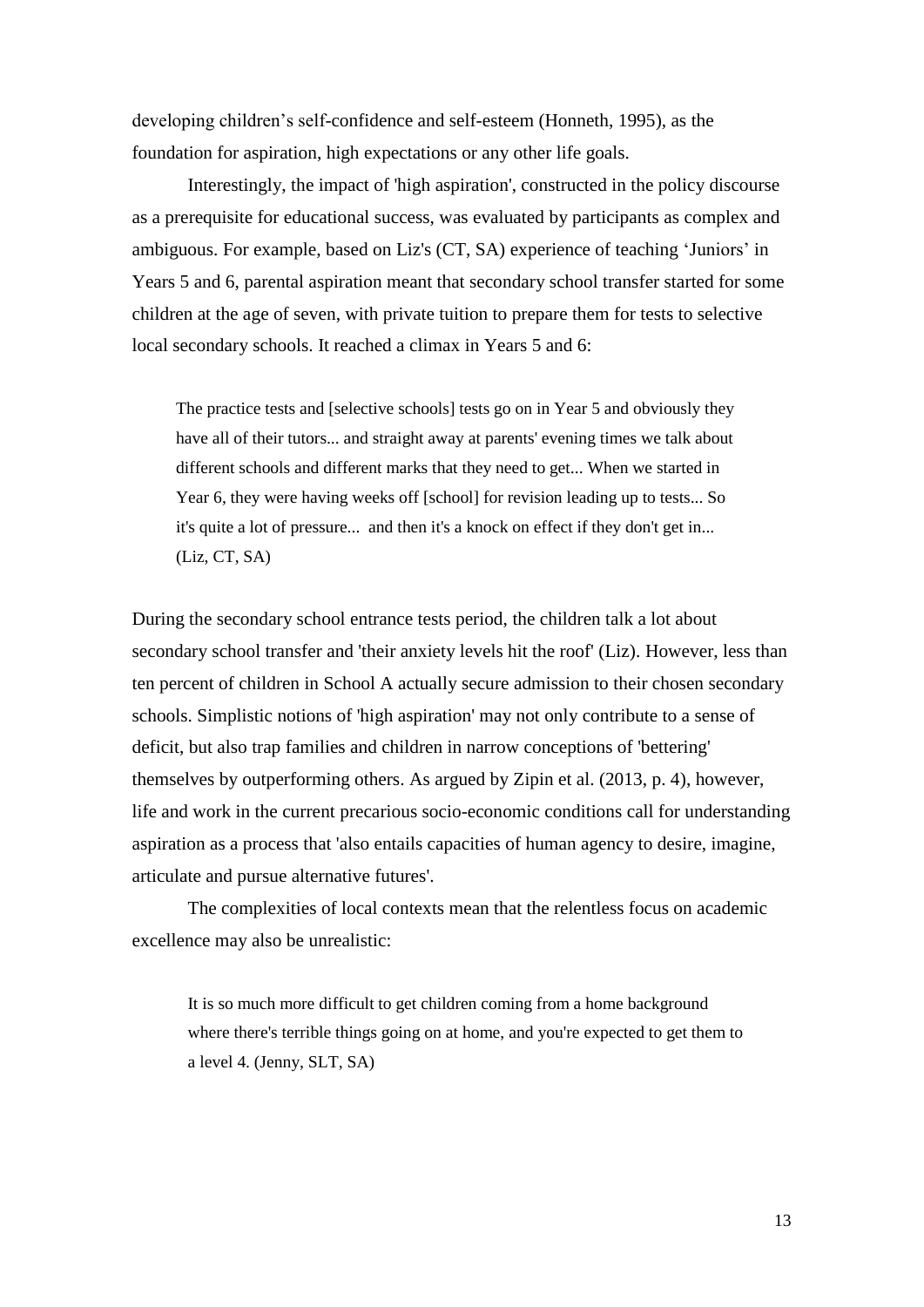However, the policy-makers' objective of 'steering' schools 'at a distance' (Ball, Maguire and Braun, 2012, p. 73; Kickert, 1995) dismisses the importance of local contexts and diverse values, focusing instead on fostering compliance.

# *The conforming self and narratives of 'unreflexive ease'*

The term 'unreflexive ease' has been used by Ball et al. (2012, p. 95) to refer to the 'unthinking obedience' (Mead, 1915, p. 605) with which their research participants, secondary school practitioners, enacted government policy. As suggested by the data collected in School A and School B, two processes in particular enable policy-makers to regulate the schools' workforce: Ofsted inspections and the target-setting-assessment regime. The role of Ofsted as the 'generalised other' (Mead, 1925) was revealed in the 'I'/'me' dialectic, articulated as 'them' (Ofsted) and 'us' (practitioners):

Ofsted looked upon us more favourably this time... because we've managed to maintain standards. (Stephen, SLT, SB)

Obviously we'd be doing our own evaluation... we didn't feel that we could be graded as 'satisfactory' for ourselves for a long, long time, and so it just felt: 'Oh, thank goodness!' It was a really good relief [that Ofsted graded us as 'good']. (Angelika, SLT, SB)

Ofsted plays here the symbolic function of 'others' in the formation of the school's selfimage. Ofsted inspectors construct an official account of the school, a public stamp of dis/approval which can affect the school's sense of self-worth. Practitioners in both case study schools talked about their collective effort to get a better grade at the next inspection and this included developing work orientations and monitoring systems which would 'please' the inspectors:

As well as monitoring everybody, our particular focus group is children who receive free school meals, so every class teacher has got a performance management target related to the performance and attainment of children on the free school meal register in their class... And when we had Ofsted and we showed them that was the focus group, they were really *pleased* with the way that we were doing it, they thought that was very good practice. (Miriam, SLT, SB)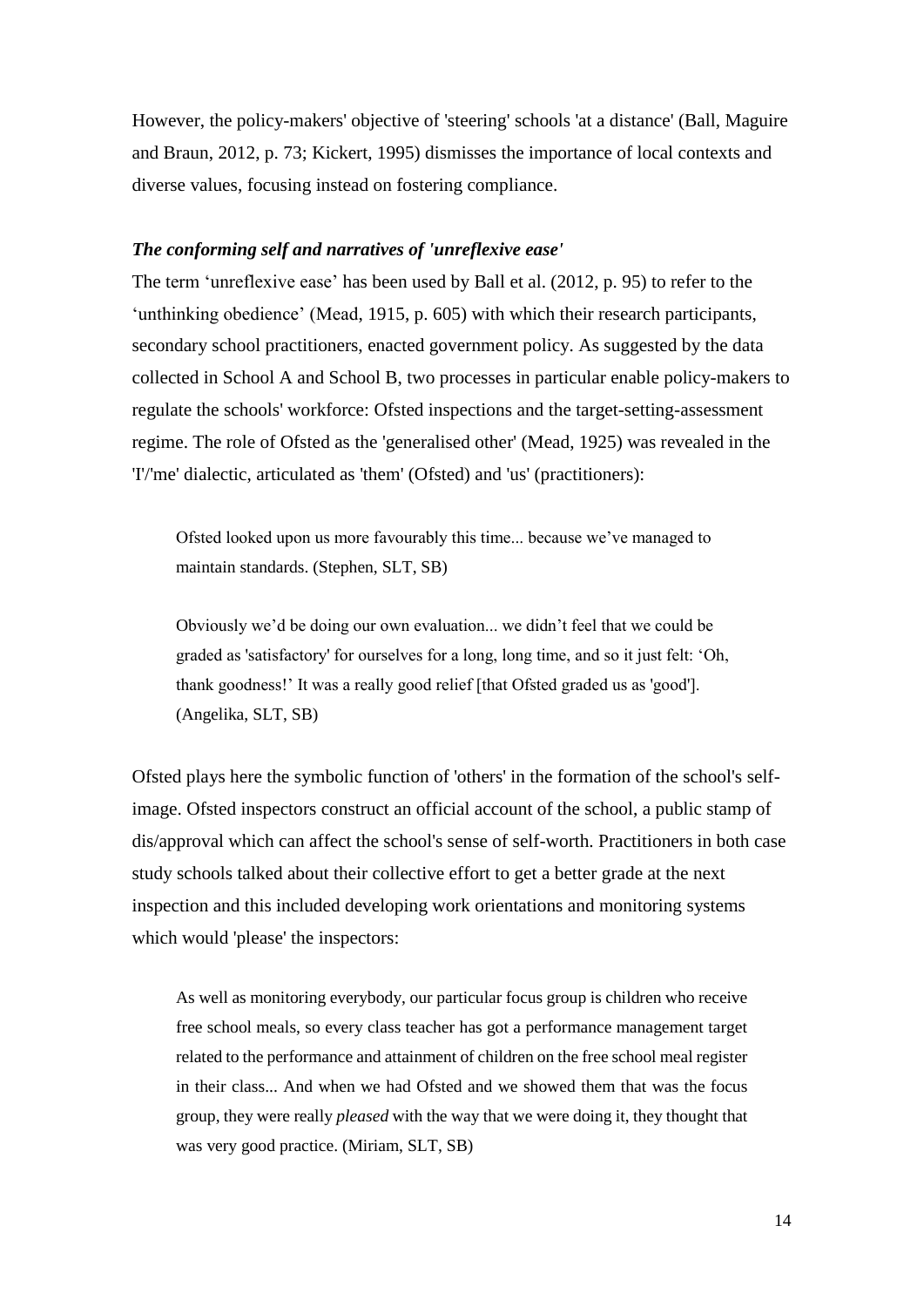In praising this approach, Ofsted inspectors endorsed a practice which raises the question of equality, because it encourages teachers to privilege particular groups of children (children on the 'free school meal register' come from low income families and receive free school lunches). What has been lauded as a 'very good practice' is also based on a reductive view of 'good' teaching as 'target management'. When 'it is output that counts', teachers' own beliefs, values and commitments cease to be important (Ball, 2004, p. 10), especially under the 'seemingly omniscient gaze' of Ofsted inspectors (Perryman, 2006, p. 159).

Reductive tendencies towards 'teaching by data' seemed to be embedded in both schools through the implementation of the APP (Assessing Pupils' Progress) policy (Qualifications and Curriculum Development Agency [QCA], 2010). Accounts by practitioners responsible for assessment (Miriam, SLT, SB and Maggie, SLT, SA) suggested a 'fascination with numbers'. Maggie's role as assessment manager, responsible for monitoring the use of APP across the school, included regular 'tracking' of all children in the school, plotting graphs to map the progress of each individual child and arranging regular 'tracking meetings' with teachers to 'go through every child in a year group for maths, reading and writing'. 'Tracking' objectifies children as 'line graphs':

Some children, they sort of go like that in a straight line, so you think 'what have they done for two years?' (Maggie, SLT, SA)

The practice of 'tracking' children in order to comply with policy requirements recurred in Miriam's account of introducing APP in her school. By 'breaking down' expectations and level thresholds in writing, reading and maths, APP 'sharpened up' teachers' assessment and focused them on what Miriam referred to as the factors which constitute 'the complex child':

Some of the free school meal children were working at the lower end of their class, but they were also on the SEN register, so there was that extra factor, or some have got English as an additional language. So just to put it into context, because you just need to recognize that some children aren't just in one particular vulnerable group... So taking account of that, recognizing that there's not just one factor that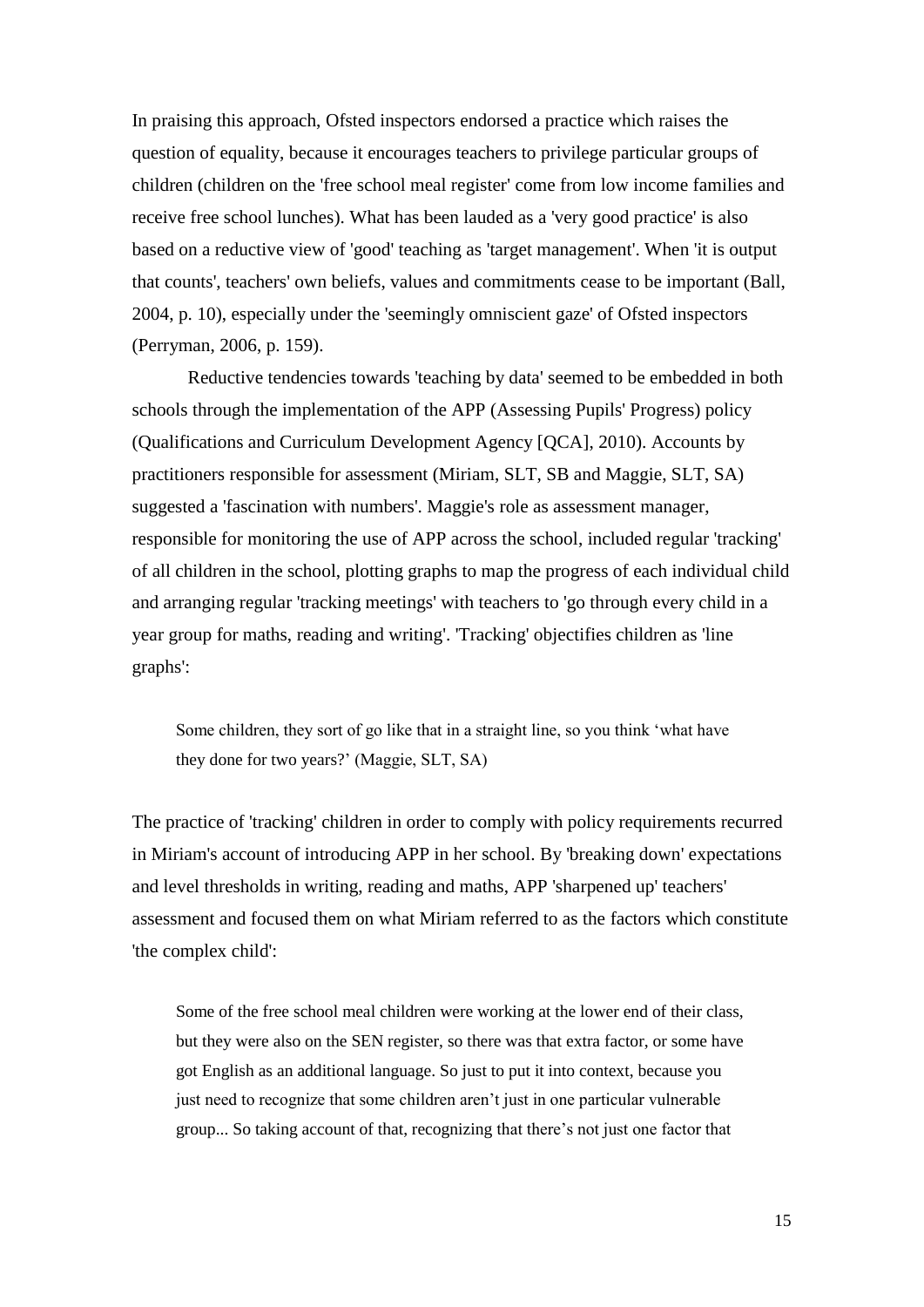might be affecting their learning, there might be a couple. Children are complex aren't they? (Miriam, SLT, SB)

APP encourages breaking down the 'complex child' into categories, levels and sublevels recorded in a variety of registers such as EAL (children with English as an Additional Language) and SEN (children with Special Educational Needs). Analysing, labelling and categorising children as 'vulnerable' (or not) in particular ways may lead to unequal provision, especially if children's results are linked to teachers' performance management targets. Such elaborate systems of sorting 'winners from losers' and 'top students from bottom students' are deeply corrosive of caring educational encounters (Connell, 2013, p. 106). The distortions of educational processes arising from the 'cult' of improvement in the English context may, therefore, be seen as a 'warning' to countries pursuing improvement within the paradigm of performance targets, league tables and high stakes testing (Lingard, 2010, p. 138).

From Mead's perspective, non/conformity to fixed systems of values belongs to the sphere of ethics and the individual may be 'morally required to oppose certain socially recognized values' (Joas, 1997, p. 135). For Mead, social progress is predicated on a continuing critical examination of values, which is at the same time an individual's right, obligation and basis for self-realisation. As emphasised by Joas (1997, p. 134):

The actor's self develops through consideration of the values and interests of others, and only through such consideration. In order to realize his self, the actor must therefore take part in the central conflicts and discussions about values in his society.

Paradoxically, therefore, acting 'irresponsibly', refusing to automatically respond to the continuing demands of improvement, may enable practitioners to 'take "responsibility" for the care of their selves and in doing so make clear that social reality is not as inevitable as it may seem' (Ball & Olmedo, 2013, p. 85).

# *The non-conforming self and reflexive unease*

In the course of talking with practitioners in both schools, I have also encountered examples of what could be referred to as 'reflexive unease'. This is because the processes of identity formation and identity regulation are ongoing, riddled with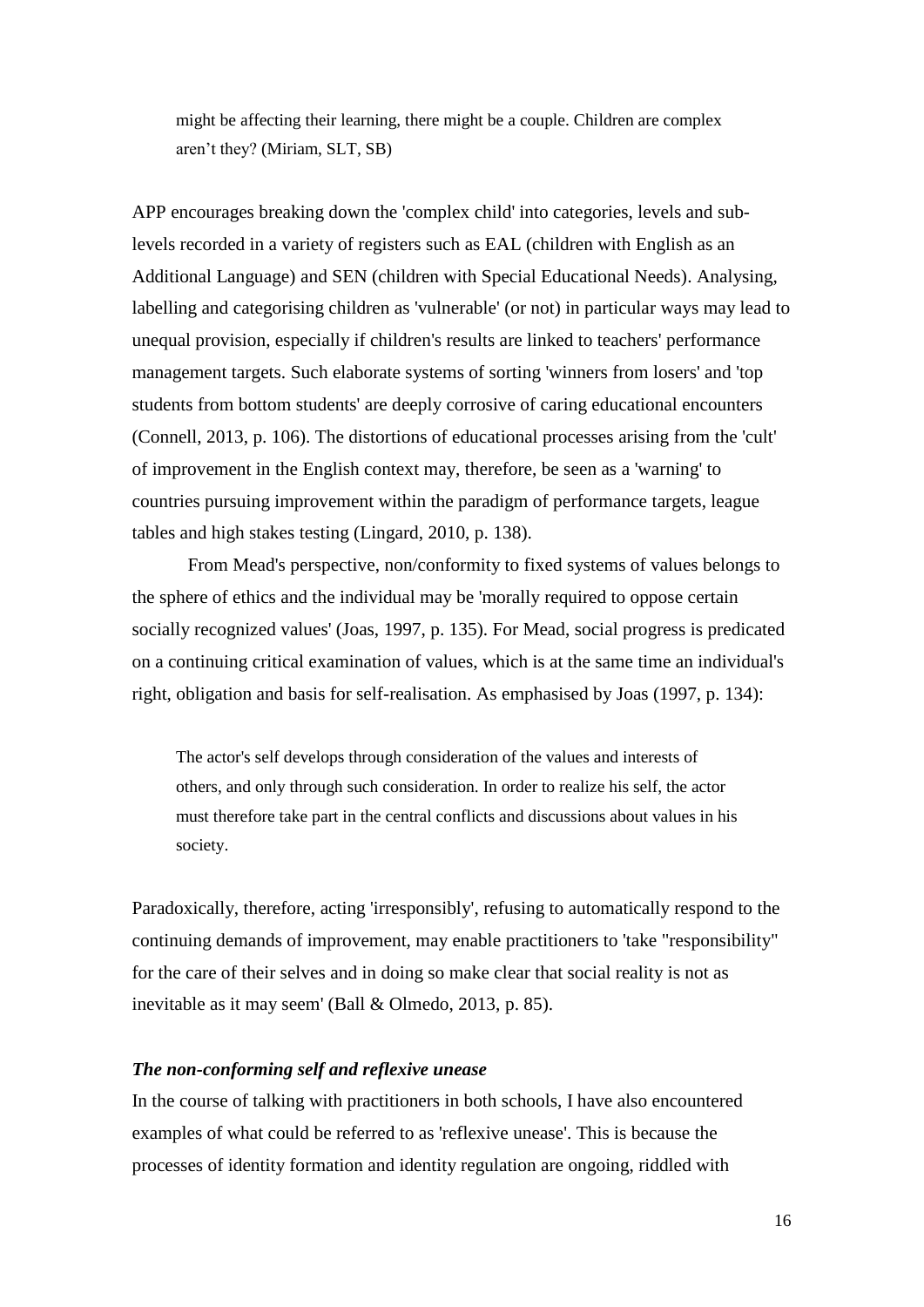tensions and never complete (Honneth, 1995). Unease about school improvement policies was expressed as predominantly practical concerns about the relentless pace of change (Sandy), lack of consistency in government approaches to reform (Angelika, Maggie, Carol) and excessive amounts of paperwork linked to literacy and numeracy policies (Maria):

The constant change leaves you feeling that you don't really know what you're supposed to be doing now... And never know if you're doing the right thing or not, or where the goalposts are. (Sandy, CT, SB)

The 'half-bakedness' that has become an absolute characteristic of the government (Angelika, SLT, SB)

The last government wanted us to be looking at creative curriculum and now that we're changing, the new government say: 'We want set subjects'. (Maggie, SLT, SA)

I don't know why they change their minds so much. (Carol, AS, SB)

They've given us too much paperwork. And taken the time away from actually enjoying teaching. (Maria, CT, SA)

The reason why 'reflexive unease' was expressed mainly in relation to practical issues in everyday work, rather than more general concerns, such as a sense of one's purpose as an educator, could be because the pressure to conform to dominant values suppresses contestation and debate. As argued by Moore (2004), such a 'pragmatic turn' may be interpreted as a survival strategy in the context of intensive education reform. 'Contingent pragmatism' involves a sense of compromise, a sense of 'consciously being in a state of largely enforced *adjustment*' (Moore et al., 2002, p. 554).

In relation to the three core values underpinning the 'cult' of continuous improvement, concerns were articulated about 'value for money' and, specifically, the 'waste of money' engendered by continuous policy changes:

You're buying lots of stuff to back up the strategy which then becomes defunct... So it's a waste of money, it's confusing for teachers and it's confusing for students (Carol, AS, SB)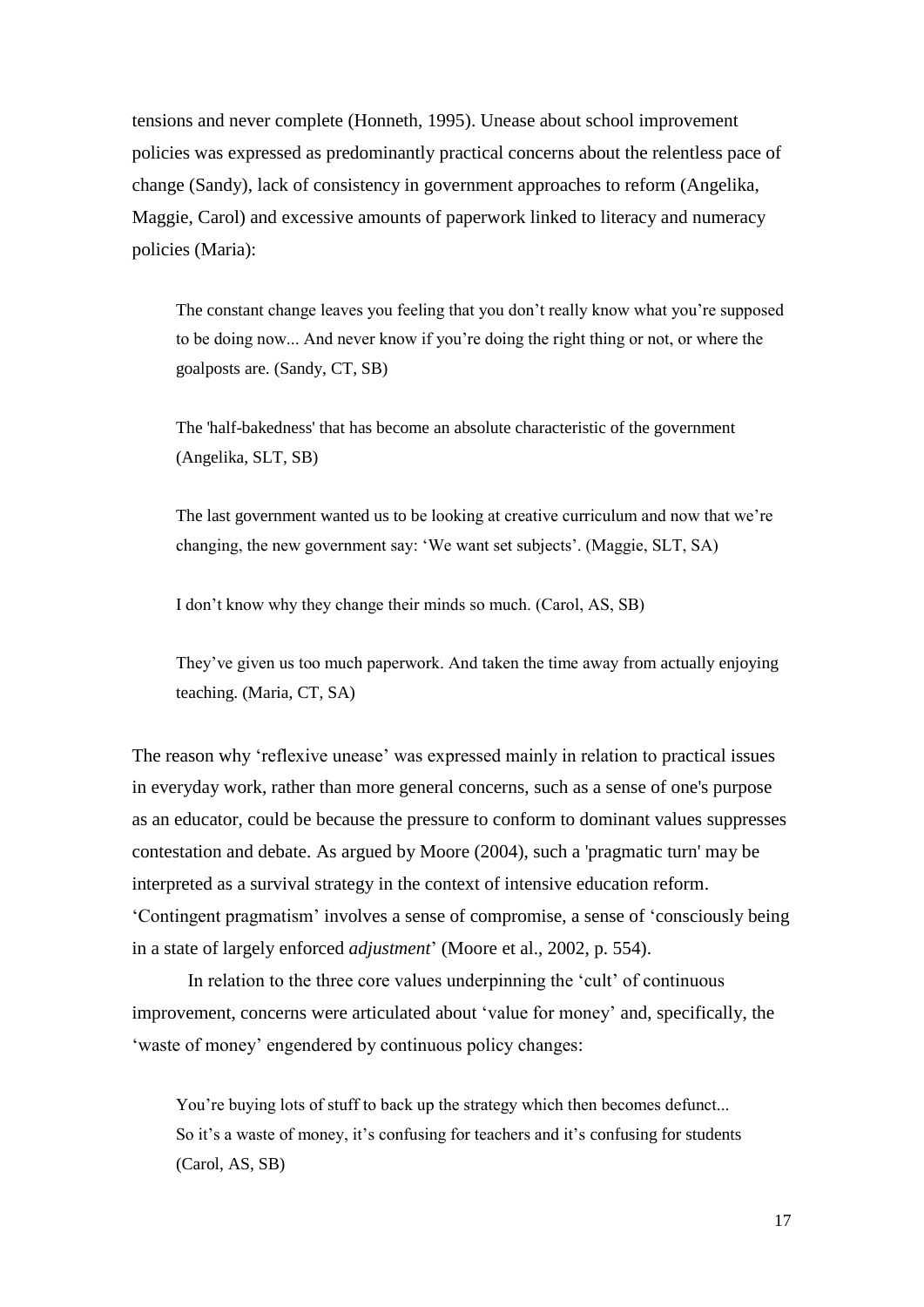Sophie (SLT, SA) questioned working to a 'business plan' rather than a school development plan and asserted that: 'we don't want to make a profit… it's not a marketplace in that sense'. Of all the participants, only Sandy (CT, SB), questioned the moral value of improvement based on competition between schools and schools' 'league tables' (tables based on pupil and school performance):

I don't really like the fact that it's all recorded in the 'league tables'... how do the schools at the bottom feel? And it's not necessarily the school's fault.

A notable pattern in the data was related to an absence of consistent contestation of education policy, despite its often 'half-baked' nature (Angelika, SLT, SB). This lack of contestation may be linked to the 'unremitting nature and speed of change required' (Hammersley-Fletcher and Qualter, 2010, p. 906). It may also originate in practitioners' reluctance to engage critically with political debates, as a result of the 'pragmatic turn' (Moore, 2004). Just four out of 27 participants referred to political issues in education and only two (Sophie, SLT, SA and Stephen, SLT, SB) contested what they perceived as ideological origins of improvement agendas. Sophie was critical of change which she perceived as based on 'party politics':

Every time you get a new government things have to be changed, regardless of whether they are working or not... I know that education has to be a political consideration, but there needs to be somewhere where things can be evaluated according to their true worth, rather than with: 'do they fit with the policies of this that or the other government.' I've got no political affiliation, I've got not much time for this to be honest... but every time we have a change of government we have to have things changed for the sake of it, because if it was the other lot's idea then can't be any good. (Sophie, SLT, SA)

Sophie's criticism of change 'for the sake of it' suggests that viewing school improvement as a political practice (Mowles, 2011) could be crucial to practitioners making a stand for their own values. Working from the premise that the dominant version of improvement 'need not be at all as it is' (Hacking, 1999, p. 6) could be a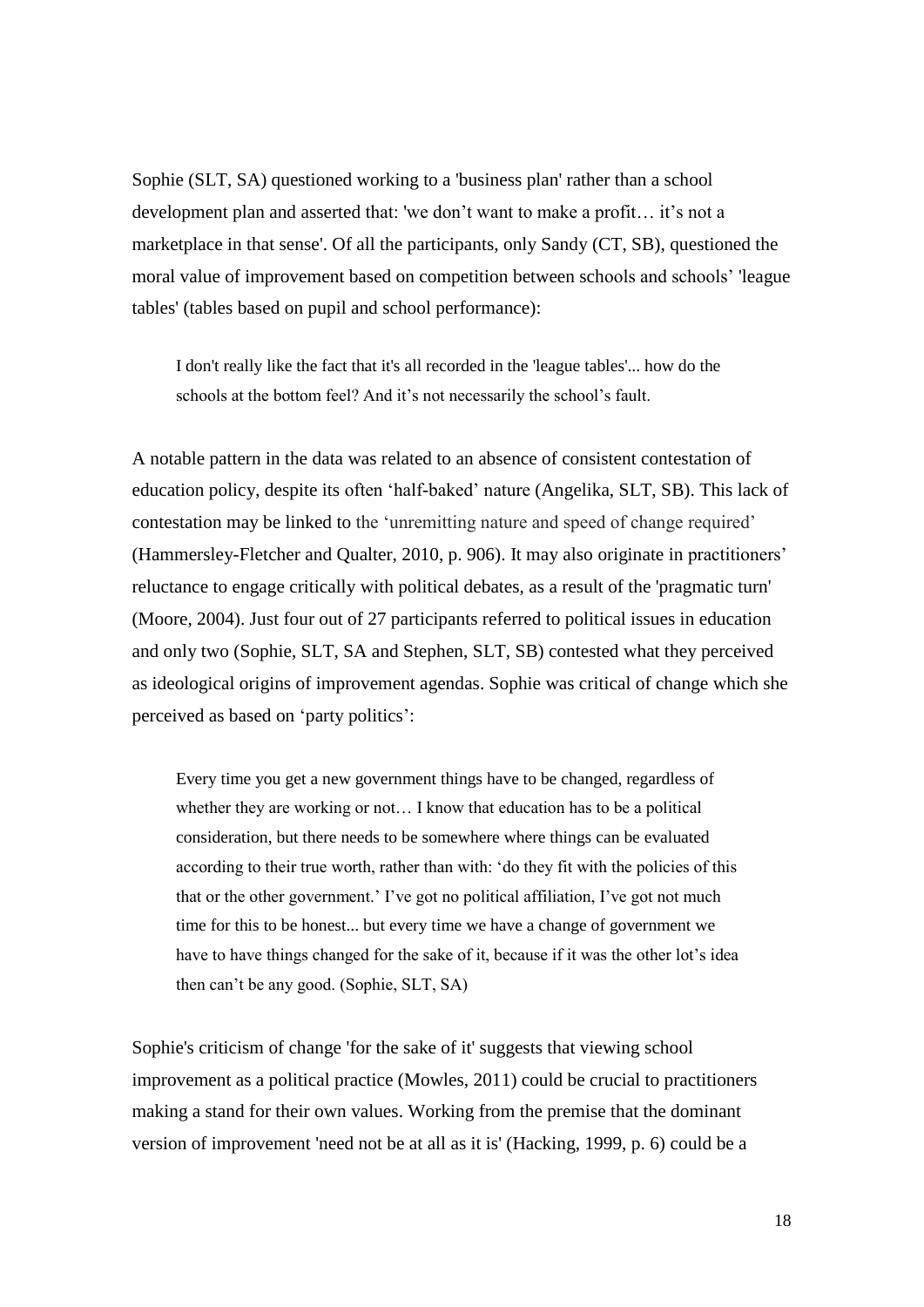stimulus for re-evaluating their own practice and developing *'practices of resistance*' (Ball & Olmedo, 2013, p. 86).

## *Inclusion/exclusion, recognition and disrespect*

The exclusions in policy-makers' discourse, reflected in the everyday practice of primary schools, were a cause concern for a small number of research participants, particularly those working in support and administrative roles. The relentless focus on test results meant success for some children and failure for others, as well as a divide between 'high' and 'low' achievers:

They've got to reach this goal, and those that don't, I feel that sometimes with their peers 'oh I've got level 3, level 4, level 5', 'I got a level 2,' and I think it can make the child that doesn't achieve as well not feel as good about themselves and as capable as those that are getting level 5, level 6'. (Sylvia, AS, SA)

According to Lynn, failure and exclusion continue after the children left their primary school:

We're quite single minded in the way we look at education, numeracy, literacy... It's great for the high achievers, it's great for those that can listen in lessons, but for those who can't, there doesn't seem to be an alternative... The few naughty kids that we do get here are disruptive because they can't do the work or they can't listen, and then when they do go to high school it just gets bigger and worse. (Lynn, TA, SA)

A poignant example of exclusion was narrated by Sandy, about a boy who was 'statemented' (children in mainstream schools in England are 'statemented' when formally identified and assessed as having severe learning difficulties):

I had a boy in my class last year statemented for speech and language, never spoke anything... I always made sure he came into the class, when before he was excluded from the class. How can you exclude someone from a classroom who's got speech and language problems? That didn't make sense to me. So I insisted that he was always there. He made us and the TAs cry once when he came up and started to talk in front of the class, and one day in maths he stood up and showed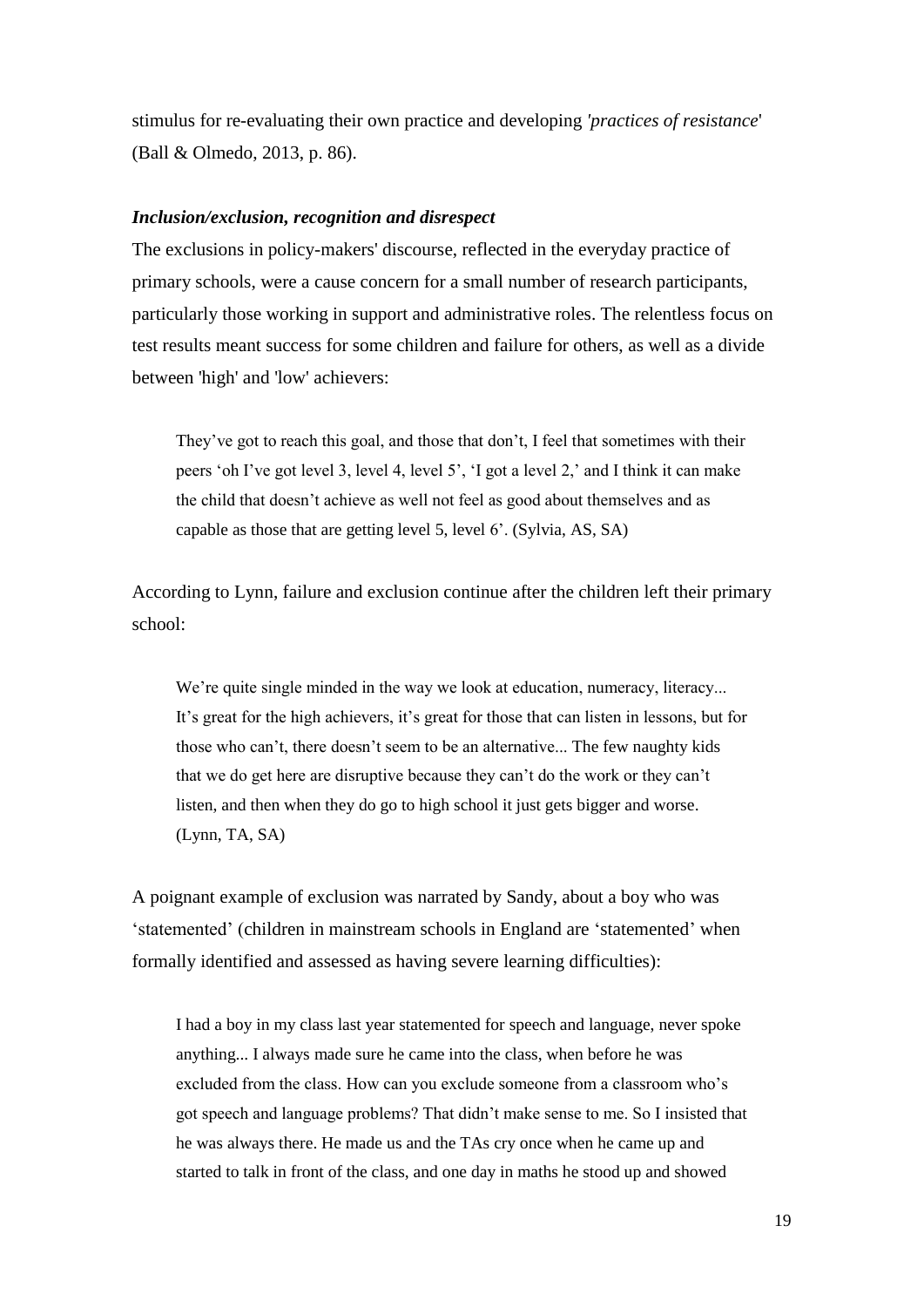one of the so called 'higher ability children' how to do a maths question. (Sandy, CT, SB)

These narratives presented 'minority voices' in the two schools. Underlying these accounts were practitioners' concerns about failure and exclusion, as well as their ability to enter into the attitude of the child (Mead, 1956). In wondering about the feelings of children who got 'level 2', Sylvia also implicitly questioned the value of 'coming out on top' (Barber and Mourshed, 2007). Competition creates winners and losers and the latter may perceive themselves as being of low social value, especially when education policy reinforces the high/low achievers binary and articulates disrespect through phrases such as 'the underperfoming tail' (Marshall, 2013). Feeling devalued can, in turn, lead to resistance to learning, which may account for limited progress and achievement of 'underperforming' groups of pupils (Ingram, 2009). Conversely, feeling valued is essential for self-development and self-realisation (Honneth, 1995). In the relations where adults act as the 'generalised other' (Mead, 1934), sensitivity to the need of the child to be recognised and valued should, therefore, be the overarching concern of 'good practice'. Such concern could, in turn, moderate the negative consequences of official policies (Moore, 2004).

### **Conclusion**

In considering three key notions of value in the discourse on continuous improvement: 'value for money'; value in 'coming out on top' and moral value, this paper has turned to Mead's (1914; 1923) theory of values to emphasise the importance of social recognition. The research findings suggest that continuing improvement and the concomitant system of rewards and sanctions foster work orientations which diminish reflexive practice. Delivering improvement affects how practitioners see themselves as educators, leading to an endorsement of narrow conceptualisations of educational purposes. Mead's (1934) theory of the social origins of the self also points to the far-reaching implications of educational improvement conceived as meeting 'aspirational' targets for pupil performance. The target-driven conception of education appears to be focused on developing a compliant school workforce and shaping relations within schools in particular ways to serve particular interests. Claims to moral value, blended with the instrumentalist logic of 'value for money' and the value of 'coming out on top', may be deployed in education policy in order to make its predominant economic concerns more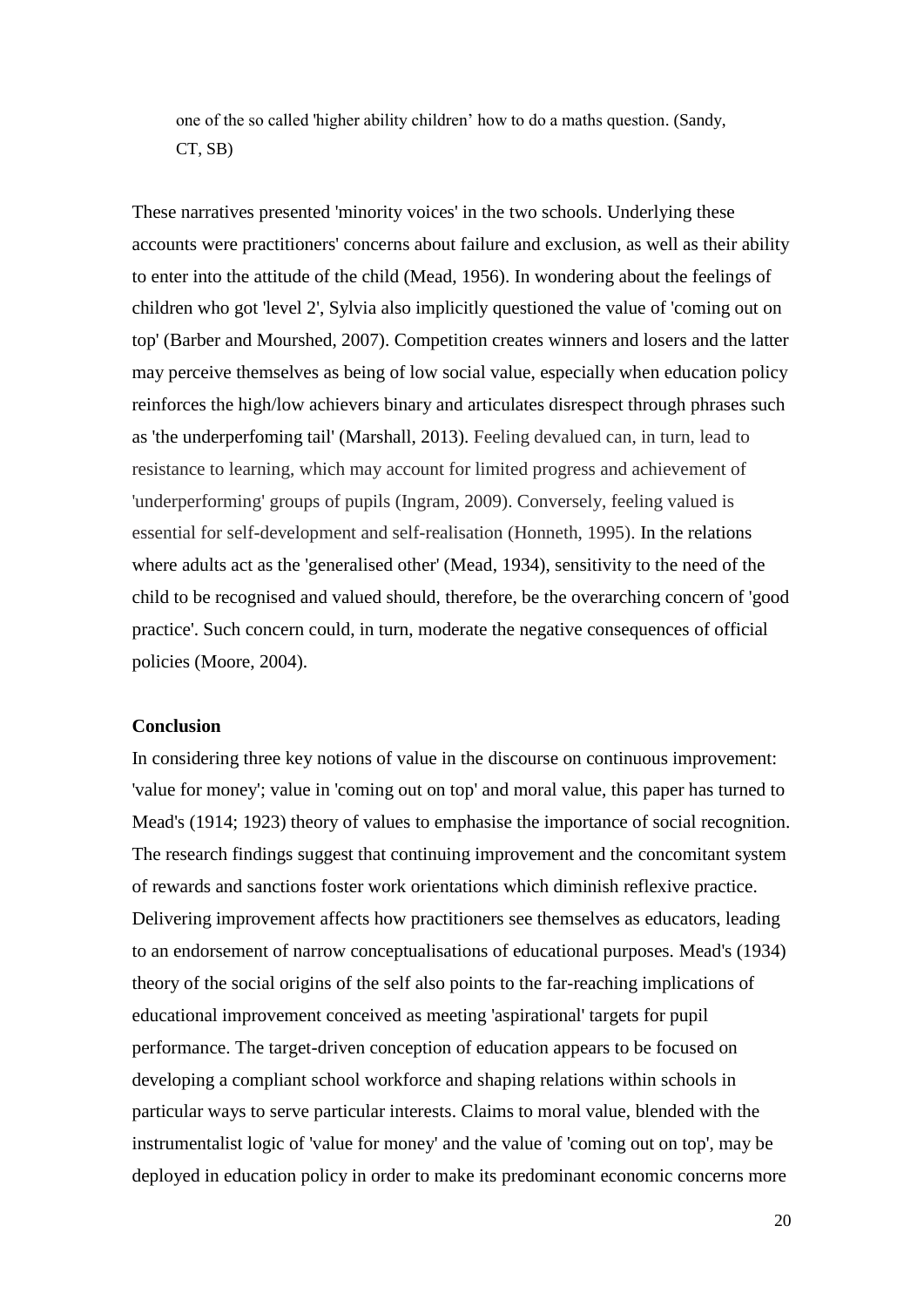acceptable to practitioners. The demands on schools to add value are fostered through the inclusion/exclusion dynamic, whereby the 'glory' of high-performing schools is publically lauded and the 'mediocrity' of less successful schools publically castigated. As suggested by the case study findings, there is a tendency to enact a similar dynamic within schools in relations with children.

In the context of intensifying education reform, tensions arise between practitioners' own values and the high expectations, aspirations and 'outstanding' performance cultivated through policy. The absence of consistent contestation, however, seems to point to an ongoing shift in practitioner responses to policy from 'reflexive unease' to 'unreflexive ease' (Ball et al., 2012). As noted by Moore et al. (2002, p. 563), this shift may be indicative of a 'pragmatic turn', whereby 'contingent pragmatism', at first experienced by practitioners as 'uncomfortable', evolves into a 'desirable orientation *in itself*'. This, in turn, has increased a 'professional *depoliticisation* of teachers', leading to a situation when 'healthy educational debate including the adoption of oppositional stances - is being eroded' (p. 564). There may indeed be a 'change of culture going on' (ICiPS, 2013) in schools in England, although the 'unreflexive ease' or, to use Mead's phrase, the 'unthinking obedience' fostered through culture change programmes based on the simplistic assumption that 'sharing values is always good, while having differing values is potentially destructive' may be counter-productive (Mowles, 2011, p. 147). This is because generative possibilities inherent in diverse values are erased when a 'cult' emerges and debate and contestation are replaced by 'compliance and silence' (Ball, 2004, p. 10).

On the analysis presented in this paper, however, what appears to be an ongoing change in a particular direction is part of a complex dynamic where specific forms of identity regulation may contradict as well as reinforce the process of reculturing (Alvesson, 2002). If continuous improvement is to enhance children's education, then it will need to be based on an understanding that, as 'voluntary compulsions' (Mowles, 2011), values deployed in developing specific work orientations need to be open to debate and reflexive evaluation. The potential of values to imbue educational practice with meaning and purpose cannot be realised when meaning is imposed rather than spontaneously created. Critically, because of their inherently dynamic nature, educational values need to be defined anew, in the contingencies of educational practice in specific, local school contexts.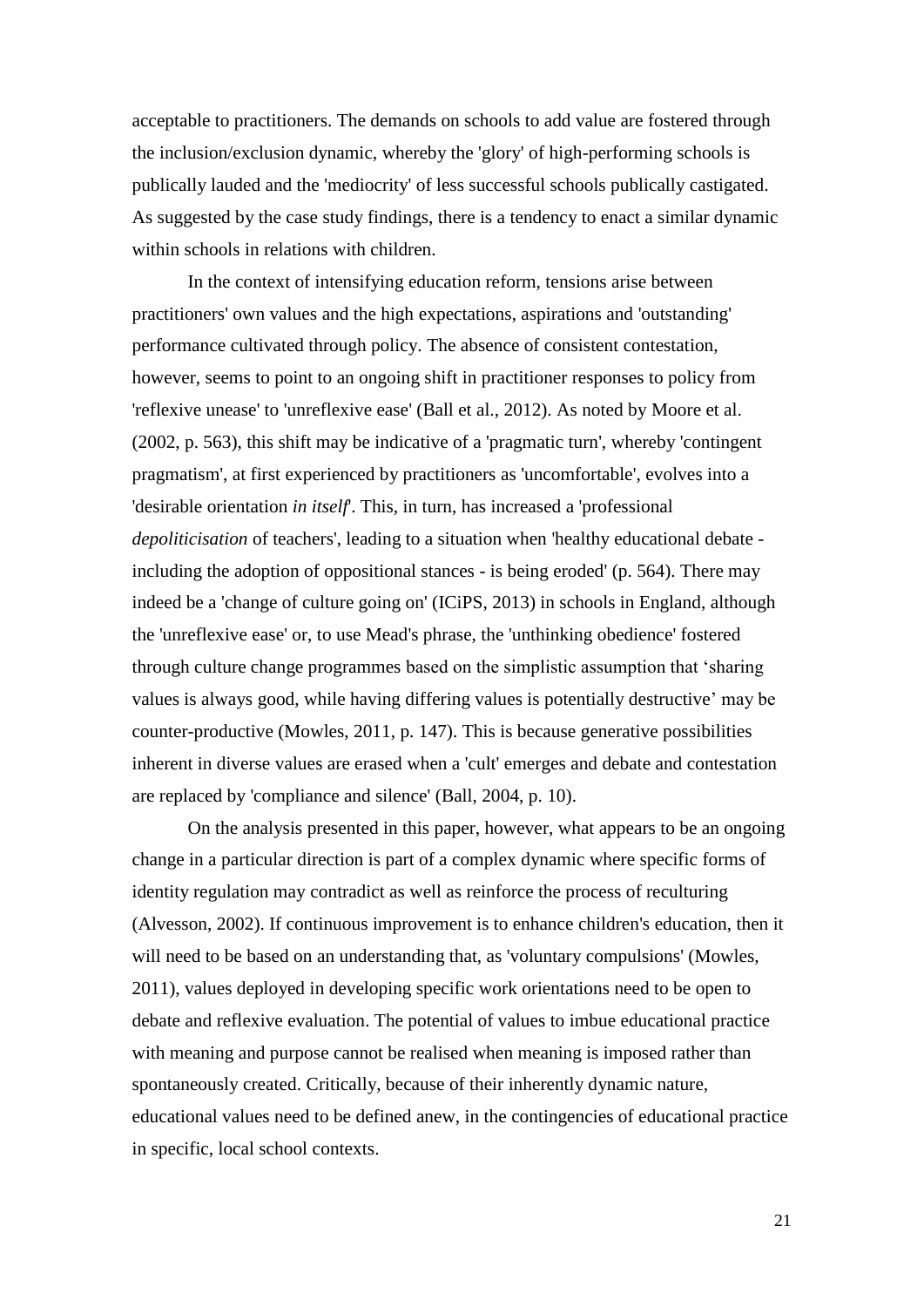#### **References**

Alvesson, M. (2002). *Understanding Organizational Culture*. London: Sage Publications Ltd.

- Alvesson, M. & Willmott, R. (2002). Identity regulation as organizational control: Producing the appropriate individual. *Journal of Management Studies,* 39, 619-644.
- Ball, S.J. (1990). *Politics and Policy Making in Education: Explorations in Policy Sociology.* London: Routledge.
- Ball, S. (2004). Education reform as social Barberism: economism and the end of authenticity. *Scottish Educational Review*, 37, 4–16.
- Ball, S.J. (2006). *Education Policy and Social Class: The selected works of Stephen J. Ball.* Oxon: Routledge.
- Ball, S.J. (2008). New Philanthropy, New Networks and New Governance in Education. *Political Studies*, 56, 747-765. doi:10.1111/j.1467-9248.2008.00722.x
- Ball, S.J. (2013). *Foucault, Power, and Education*. New York and London: Routledge.
- Ball, S.J., Maguire, M. & Braun, A. (2012). *How schools do policy: Policy enactments in secondary schools*. London: Routledge.
- Ball, S.J. & Olmedo, A. (2013). Care of the self, resistance and subjectivity under neoliberal governmentalities. *Critical Studies in Education*, 54, 85-96. doi: 10.1080/17508487.2013.740678
- Barber, M. & Mourshed, M. (2007). *How the World's Best Performing School Systems Came Out On Top*. McKinsey and Company.
- Berger, P. & Luckmann, T. (1966). *The Social Construction of Reality: A Treatise in the Sociology of Knowledge*. London: Penguin Books.
- Busher, H. (2006). *Understanding educational leadership: people, power and culture.*  Maidenhead: Open University Press.
- Connell, R. (2013). The neoliberal cascade and education: an essay on the market agenda and its consequences. *Critical Studies in Education*, 54, 99-112. doi: 10.1080/17508487.2013.776990
- Cresswell, J.W. (2007). *Qualitative Inquiry & Research Design: Choosing Among Five Approaches*. London: Sage Publications Ltd.
- DfE (2010). *The importance of teaching: The schools' White Paper 2010*. Norwich: The Stationery Office.
- Eaker, R., DuFour, R. & DuFour , R. (2002). *Getting Started: Reculturing Schools to Become Professional Learning Communities*. Bloomington: Solution Tree.
- Evans, R. (1996). *The Human Side of School Change: Reform, Resistance, and the Real-Life Problems of Innovation*. San Francisco: Jossey-Bass.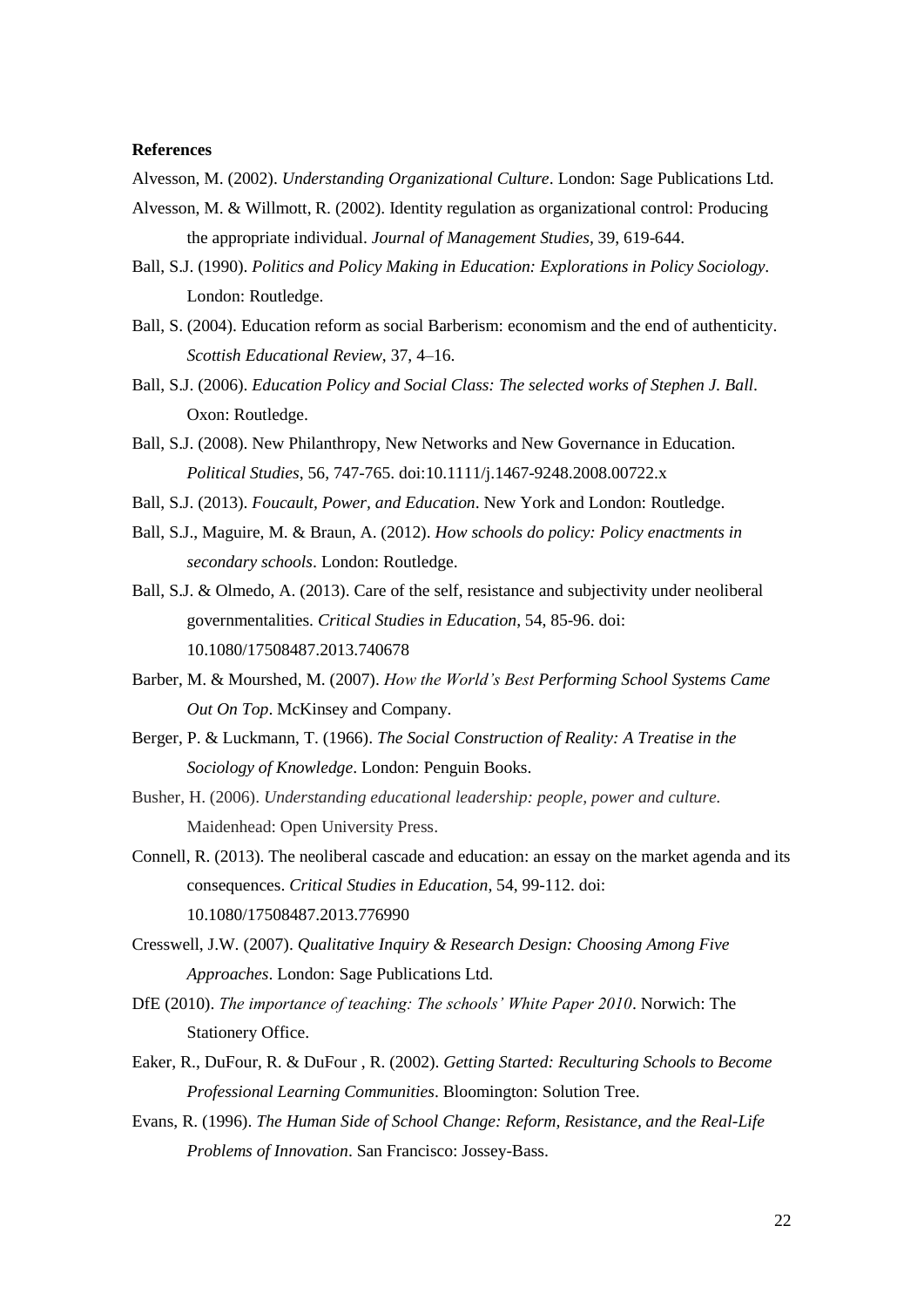- Fairclough, N. (2003). *Analysing Discourse: Textual analysis for social research*. Oxon: Routledge.
- Fullan, M. (2001). *Leading in a culture of change.* San Francisco: Jossey-Bass.
- Gewirtz, S. (2002). *The Managerial School: post-welfarism and social justice in education.* London: Routledge.
- Giddens, A. (1991). *Modernity and Self-Identity*. Cambridge: Polity Press.
- Gove, M. (2012). *Who are the ideologues now?* Retrieved from [http://www.conservatives.com/News/Speeches/2012/01/Michael\\_Gove\\_Who\\_are\\_the\\_i](http://www.conservatives.com/News/Speeches/2012/01/Michael_Gove_Who_are_the_ideologues_now.aspx) [deologues\\_now.aspx](http://www.conservatives.com/News/Speeches/2012/01/Michael_Gove_Who_are_the_ideologues_now.aspx)
- Griffin, D. (2002). *The Emergence of Leadership: Linking self-organisation and ethics*. London and New York: Routledge.
- Gunter, H.M. (2004). Labels and Labelling in the Field of Educational Leadership. *Discourse: studies in the cultural politics of education*, 25, 21-41. doi: 10.1080/0159630042000178464
- Gunter, H.M. (2007). Remodelling the School Workforce in England: a study in tyranny. *Journal of Critical Education Policy Studies*, 5, 73-93.
- Gunter, H.M. & Forrester, G. (2009). School leadership and education policy-making in England. *Policy Studies*, 30, 495-511. doi: 10.1080/0144287090289994
- Gunter, H.M. & Forrester, G. (2010). New Labour and the logic of practice in educational reform. *Critical Studies in Education*, 51, 55-69. doi: 10.1080/17508480903450224
- Gunter, H.M. (2012). *Leadership and the Reform of Education*. Bristol: The Policy Press.
- Hacking, I. (1999). *The Social Construction of What*? Cambridge, Massachusetts: Harvard University Press.
- Hammersley-Fletcher, L. & Qualter, A. (2010). Chasing improved pupil performance: the impact of policy change on school educators' perceptions of their professional identity, the case of further change in English schools. *British Educational Research Journal*, 36, 903–917. doi:10.1080/01411920903215853
- Hargreaves, D.H. & Hopkins, D. (1991). *The Empowered School: the management and practice of development planning*. London: Cassell.
- Honneth, A. (1995). *The Struggle for Recognition: The Moral Grammar of Social Conflicts.* Cambridge: Polity Press.
- Ingram, N. (2009). Working-class boys, educational success and the misrecognition of workingclass culture. *British Journal of Sociology of Education,* 30, 421–434. doi:10.1080/01425690902954604
- ICiPS. (2013). *Continuous Improvement Conference*. Retrieved from <http://www.icips.org/news/98>
- Joas, H. (2000). *The Genesis of Values*. Cambridge: Polity Press.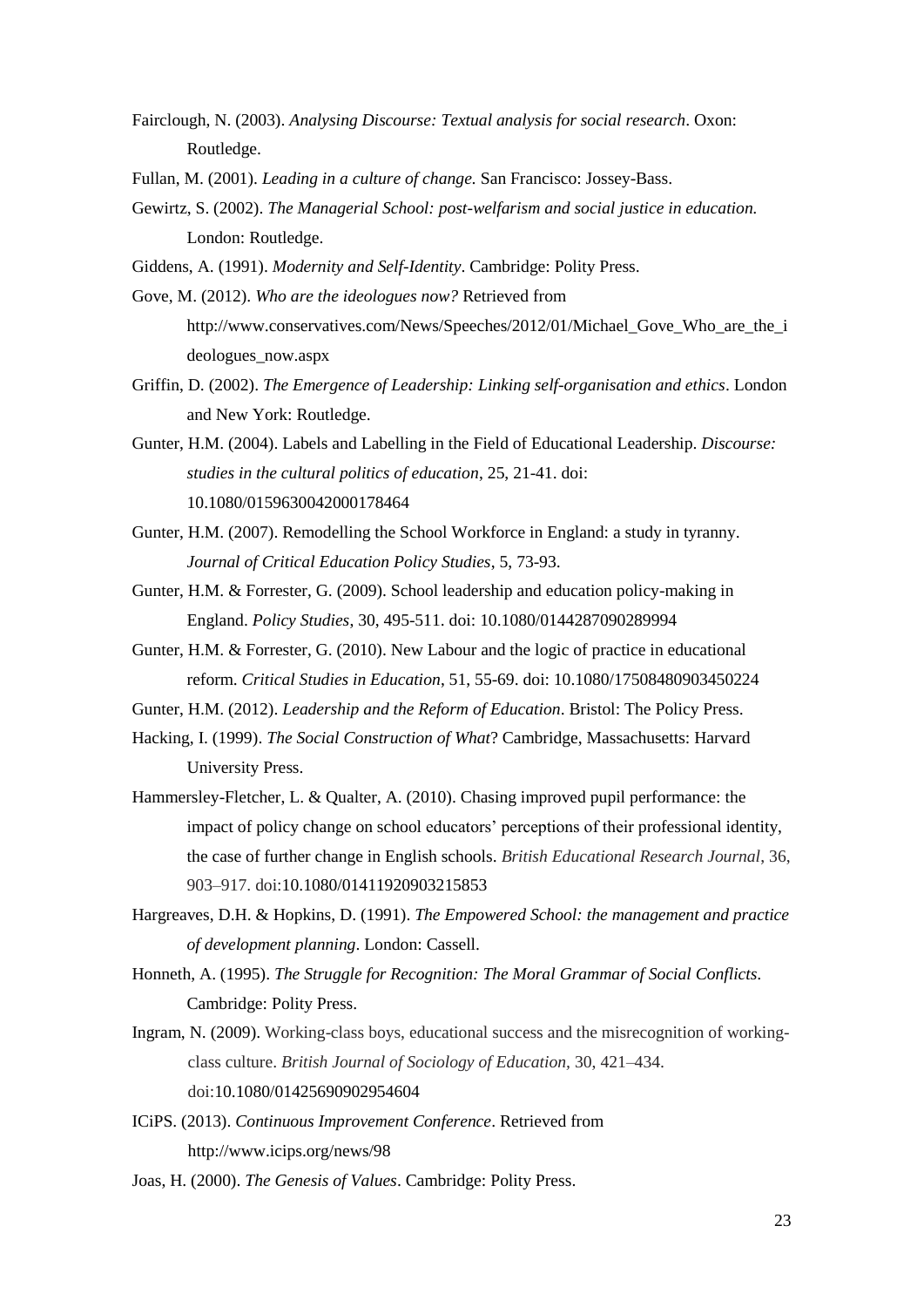- Joas, H. (1997). *G. H. Mead: A Contemporary Re-examination of His Thought*. Cambridge: The MIT Press.
- Kickert, W. (1995). Steering at a distance: a new paradigm of public governance in Dutch higher education. *Governance: An International Journal of Policy and Administration*, 8, 135-157. doi:10.1111/j.1468-0491.1995.tb00202.x
- Lingard, B. (2010). Policy borrowing, policy learning: testing times in Australian schooling. *Critical Studies in Education*, 51, 129-147. doi: 10.1080/17508481003731026
- Lingard, B. & Gale, T. (2007). The emergent structure of feeling: what does it mean for critical educational studies and research? *Critical Studies in Education*, 48, 1-23. doi:10.1080/17508480601131456
- Maguire, M., Perryman, J., Ball, S. & Braun, A. (2011). The ordinary school what is it? *British Journal of Sociology of Education,* 32, 1–16. doi:10.1080/01425692.2011.527718
- Mahony, P. & Hextall, I. (2000). *Restructuring Teaching: Standards, performance and accountability*. London and New York: RoutledgeFalmer.
- Marshall, P. (Ed.) (2013). *The Tail: How England's schools fail one child in five - and what can be done*. London: Profile Books.
- Mead, G.H. (1914). The psychological bases of Internationalism. *Survey*, XIII, 604-7.
- Mead, G.H. (1913). The Social Self. *Journal of Philosophy*, 10, 374-80.
- Mead, G.H. (1923). Scientific method and the moral sciences. *International Journal of Ethics,* 23, 229-47. Retrieved from [http://www.brocku.ca/MeadProject/Mead/pubs/Mead\\_1923.html](http://www.brocku.ca/MeadProject/Mead/pubs/Mead_1923.html)
- Mead, G.H. (1925). The Genesis of the Self and Social Control. *International Journal of Ethics,* 35, 251-277.
- Miliband, D. (2004). *Personalised Learning: Building a New Relationship with Schools*. Retrieved from [http://schools.cbe.ab.ca/b352/pdfs/PersonalizedLearning\\_Building.pdf](http://schools.cbe.ab.ca/b352/pdfs/PersonalizedLearning_Building.pdf)
- Morris, E. (2002, October 2). Full text of Estelle Morris's speech to the Labour party conference. *The Guardian*. Retrieved from http://www.theguardian.com/politics/2002/oct/02/labourconference.labour5
- Moore, A. (2004). *The good teacher: Dominant discourses in teaching and teacher education*. Oxon: Routlege.
- Moore, A., Edwards, G., Halpin, D., & George, R. (2002). Compliance, resistance and pragmatism: The (re)construction of schoolteacher identities in a period of intensive educational reform. *British Educational Research Journal,* 28, 551-665. doi: 10.1080/014119202200000582 3
- Mowles, C. (2011). *Rethinking Management: Radical Insights from the Complexity Sciences.* Farnham: Gower.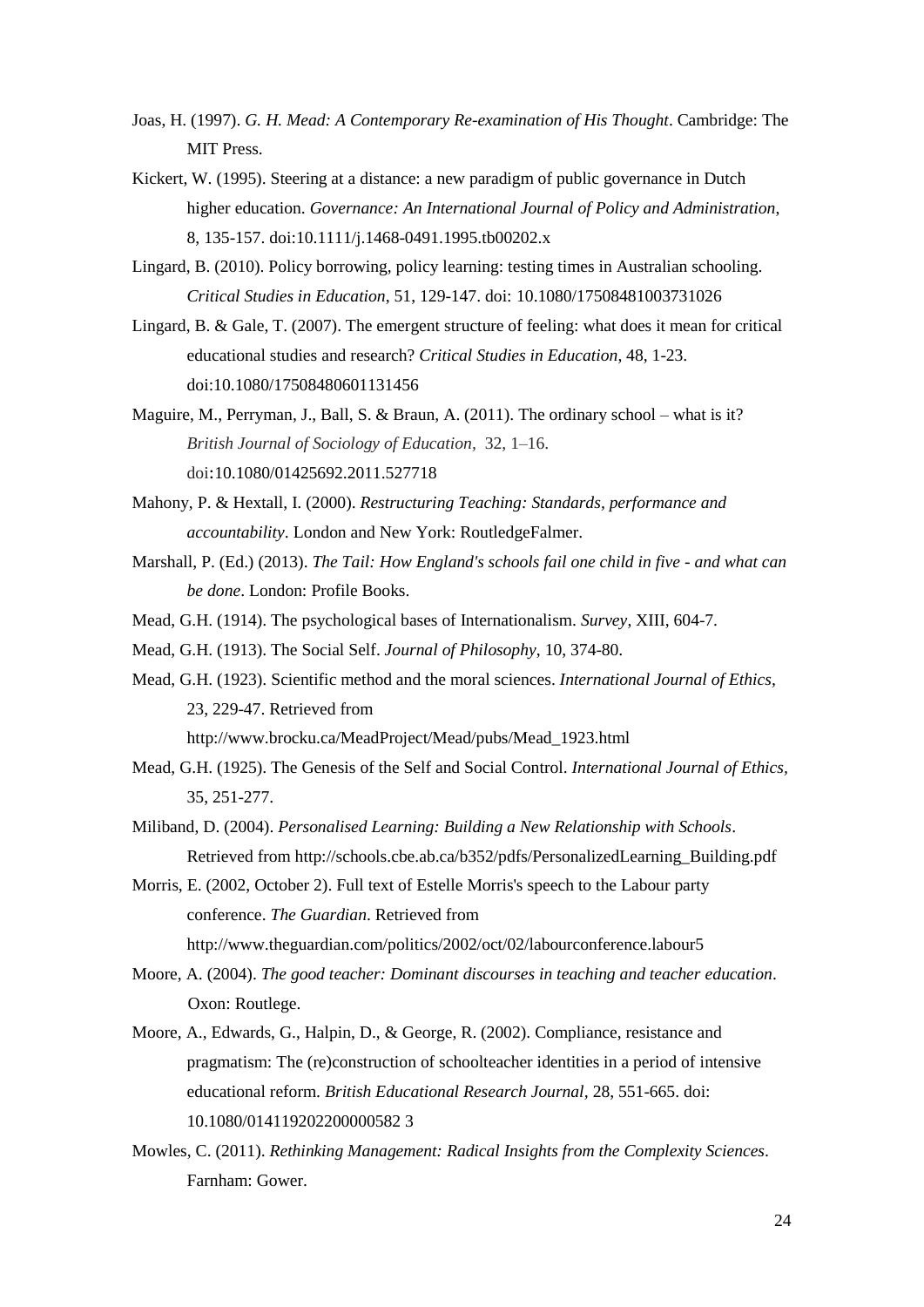Ofsted. (2014). *The framework for school inspection*. Manchester: Crown Copyright.

- Paterson, C. (2013). *Measuring what matters: secondary school accountability indicators that benefit all*. London: CentreForum.
- Perryman, J. (2006). Panoptic performativity and school inspection regimes: disciplinary mechanisms and life under special measures. *Journal of Educational Policy*, 21, 147- 161. doi:10.1080/02680930500500138
- Peters, T.J. & Waterman, R.H. (1982). *In Search of Excellence*. New York: Harper and Row.
- Raco, M. (2009). From expectations to aspirations: State modernisation, urban policy, and the existential politics of welfare in the UK. *Political Geography*, 28, 436-444.
- QCA. (2010). *Assessing pupils' progress: learners at the heart of assessment.* Retrieved from [http://www.essex.gov.uk/Business-Partners/Partners/Schools/One-to-one](http://www.essex.gov.uk/Business-Partners/Partners/Schools/One-to-one-tuition/Documents/Assessing%20Pupil%20Progress%20Learners%20at%20the%20heart%20of%20assessment.pdf)[tuition/Documents/Assessing%20Pupil%20Progress%20Learners%20at%20the%20hea](http://www.essex.gov.uk/Business-Partners/Partners/Schools/One-to-one-tuition/Documents/Assessing%20Pupil%20Progress%20Learners%20at%20the%20heart%20of%20assessment.pdf) [rt%20of%20assessment.pdf](http://www.essex.gov.uk/Business-Partners/Partners/Schools/One-to-one-tuition/Documents/Assessing%20Pupil%20Progress%20Learners%20at%20the%20heart%20of%20assessment.pdf)
- Sellar, S. & Gale, T. (2011). Mobility, aspiration, voice: a new structure of feeling for student equity in higher education. *Critical Studies in Education*, 52, 115-134. doi: 10.1080/17508487.2011.572826
- Senge, P., Cambron-McCabe, N., Lucas, T., Smith, B., Dutton, J. & Kleiner, A. (2000). *Schools that Learn: A Fifth Discipline Fieldbook for Educators, Parents, and Everyone Who Cares About Education*. London: Nicholas Brealey Publishing.
- Stake, R.E. (2005). Qualitative Case Studies, in N.K. Denzin & I.S. Lincoln (Eds) *The Sage Handbook of Qualitative Research* (3rd ed.). Thousand Oaks: Sage Publications, 443- 466.
- Vincent, C. (2003). Introduction. In: C. Vincent (Ed.) *Social justice, education and identity* (pp. 1–14)*.* London: RoutledgeFalmer.
- Ward, L. (1997). Blunkett seeks unity as heads attack Woodhead, *The Independent*. Retrieved from [http://www.independent.co.uk/news/blunkett-seeks-unity-as-heads-attack](http://www.independent.co.uk/news/blunkett-seeks-unity-as-heads-attack-woodhead-1264286.html)[woodhead-1264286.html](http://www.independent.co.uk/news/blunkett-seeks-unity-as-heads-attack-woodhead-1264286.html)
- Watson, T. (2001). *In Search of Management: Culture, chaos and control in managerial work.* Andover: Cengage Learning.

Wilshaw, M. (2012). *The end of 'satisfactory schools'*. Retrieved from [http://www.ofsted.gov.uk/news/ofsted-announces-scrapping-of-](http://www.ofsted.gov.uk/news/ofsted-announces-scrapping-of-%E2%80%98satisfactory%E2%80%99-judgement-move-designed-help-improve-education-for-mill) [%E2%80%98satisfactory%E2%80%99-judgement-move-designed-help-improve](http://www.ofsted.gov.uk/news/ofsted-announces-scrapping-of-%E2%80%98satisfactory%E2%80%99-judgement-move-designed-help-improve-education-for-mill)[education-for-mill](http://www.ofsted.gov.uk/news/ofsted-announces-scrapping-of-%E2%80%98satisfactory%E2%80%99-judgement-move-designed-help-improve-education-for-mill)

Woods, P. & Jeffrey, B. (2002). The reconstruction of primary teachers' identities. *British Journal of Sociology of Education*, 23, 89–106. doi:10.1080/01425690120102872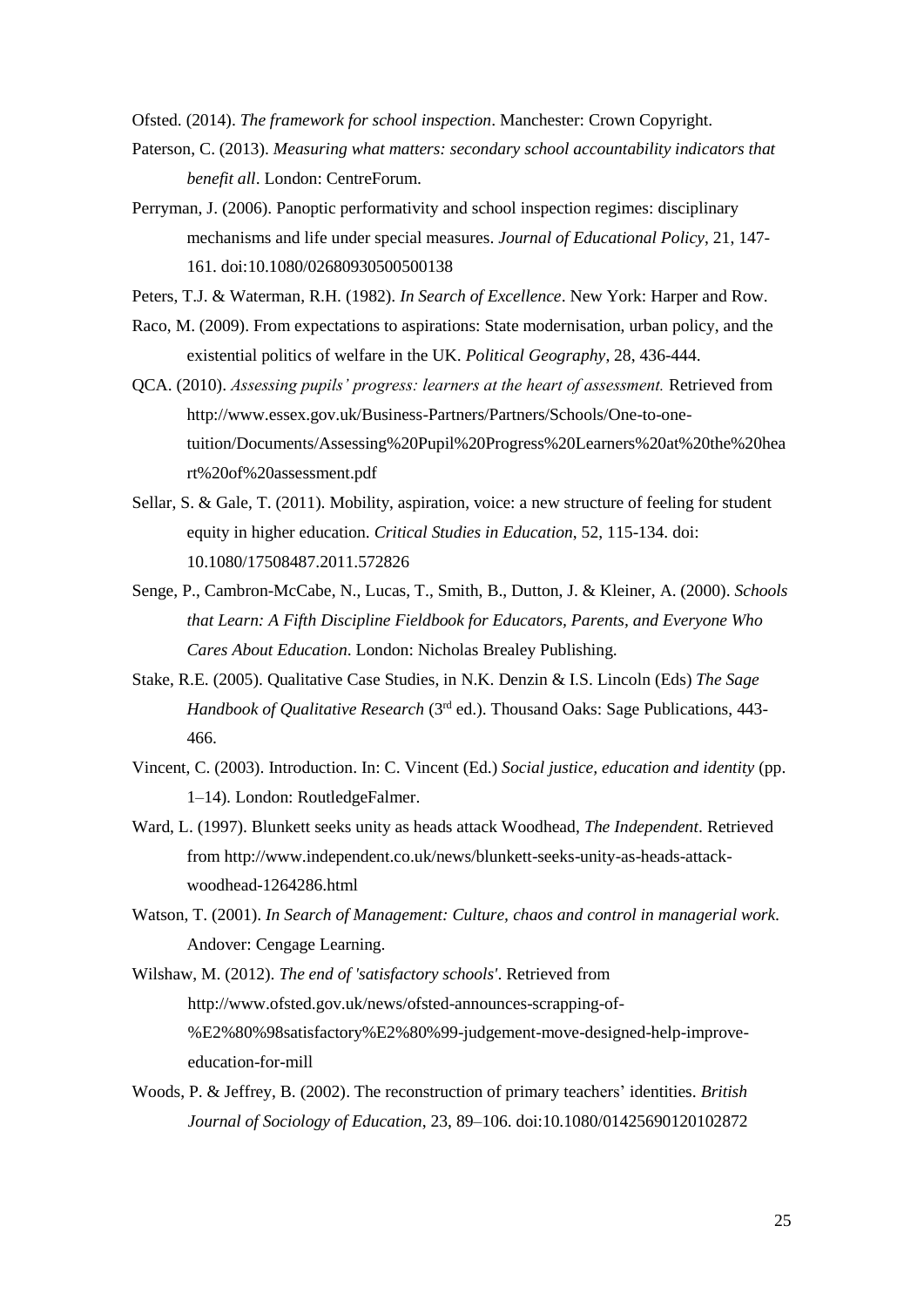Zipin, L., Sellar, S., Brennan, M. & Gale, T. (2013). Educating or Futures in Marginalized Regions: A sociological framework for rethinking and researching aspirations. *Educational Philosophy and Theory*, 1-20. doi:10.1080/00131857.2013.839376

**Reculturing schools in England: how 'cult' values in education policy discourse influence the construction of practitioner identities and work orientations**

**Figure 1 and Table 1**



Figure 1. The normative framework for reculturing the school 'workforce'.